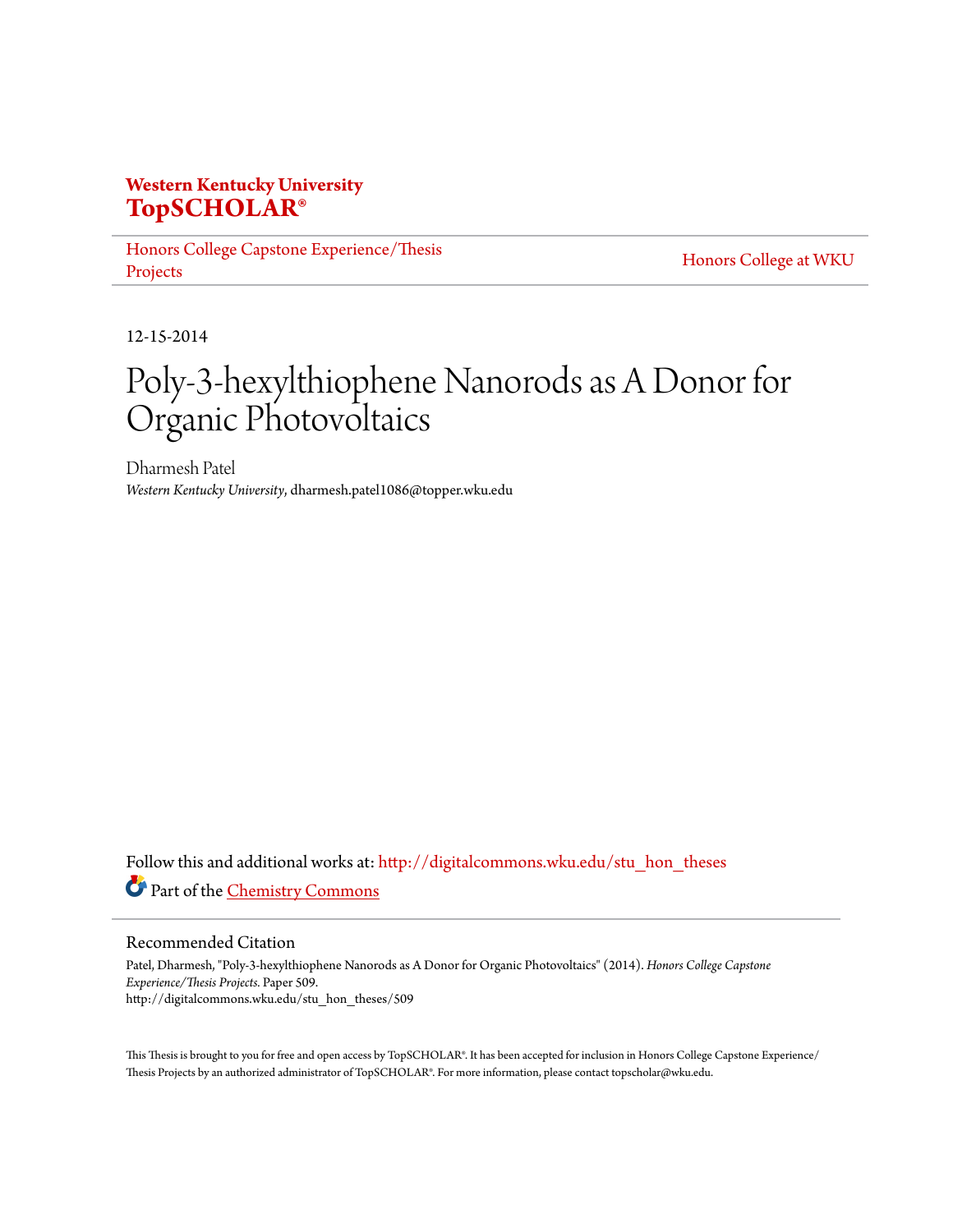## POLY-3-HEXYLTHIOPHENE NANORODS AS A DONOR FOR ORGANIC PHOTOVOLTAICS

A Capstone Experience/Thesis Project

Presented in Partial Fulfillment of the Requirements for

the Degree Bachelor of Science with

Honors College Graduate Distinction at Western Kentucky University

By

Dharmesh Patel

\*\*\*\*\*

Western Kentucky University 2014

CE/T Committee:

Dr. Hemali Rathnayake, Advisor

Dr. Chad Snyder

Approved by

 Advisor Dr. Gordon Baylis Department of Chemistry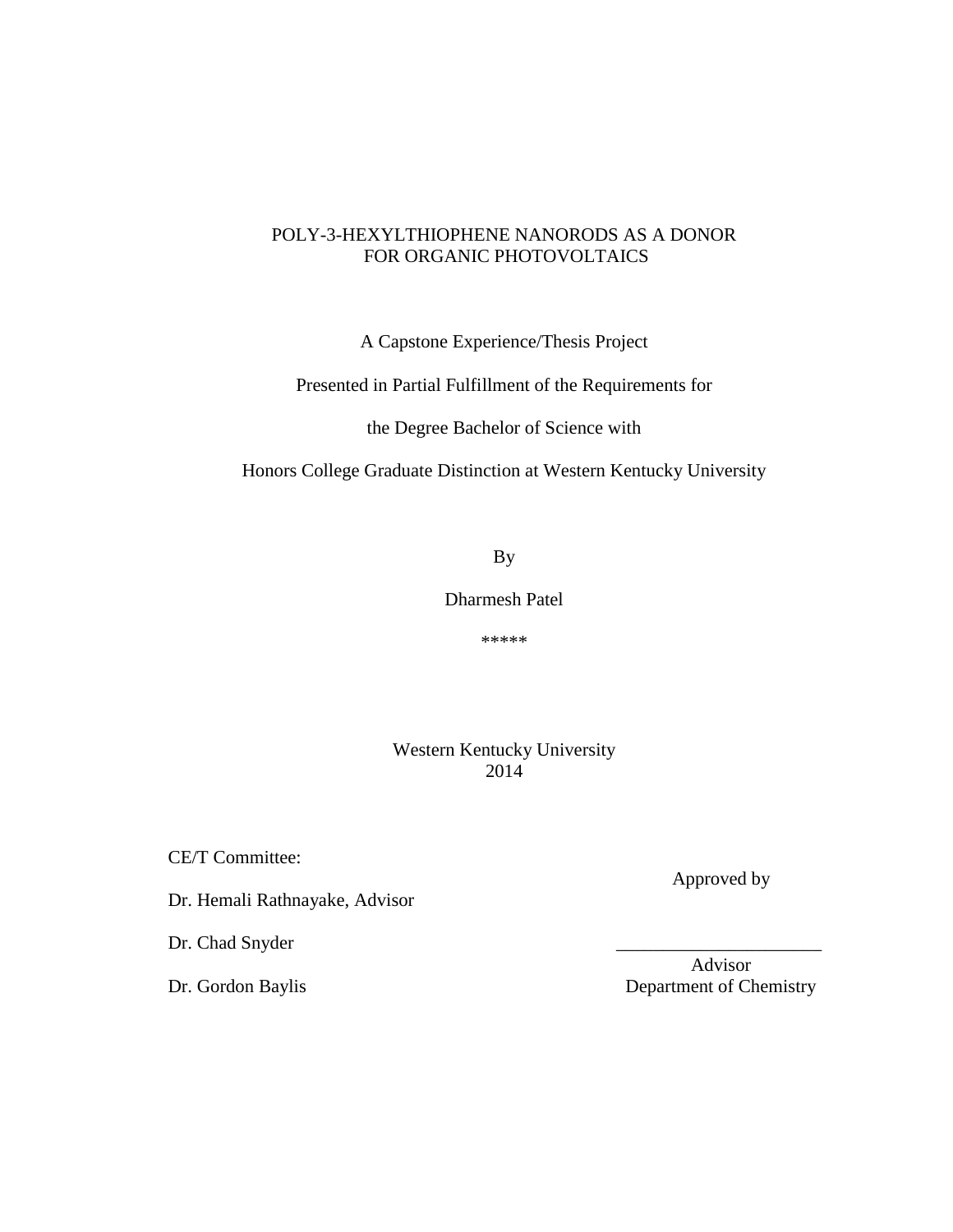Copyright by Dharmesh Jashvantbhai Patel 2014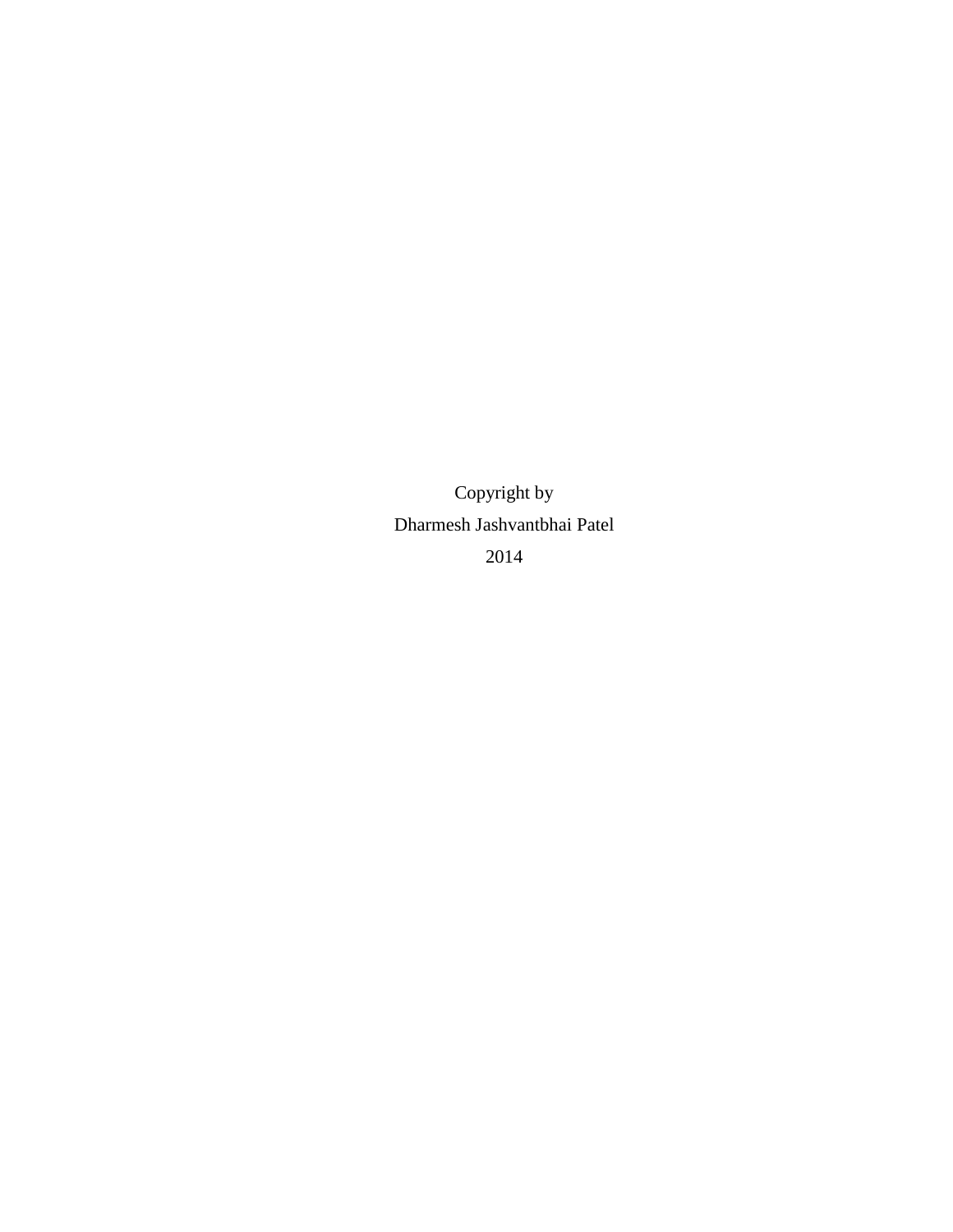## **ABSTRACT**

Poly-3-hexylthiophene functionalized silsesquioxane nanorods (P3HT-NRs) were prepared by direct hydrolysis and condensation of P3HT-silane precursor using the modified Stöber method. The silane precursor was stirred in a mixture of two solvents in the presence of a base under room temperature for three different reaction times. The size, shape, and morphology of these novel nanostructures were visualized using the transmission electron microscope (TEM) and scanning electron microscope (SEM). The composition of the P3HT-NRs was confirmed by FTIR and its silane by proton NMR. Future work will focus on evaluating photovoltaic performance of these nanorods as a donor for organic photovoltaics.

Keywords: P3HT, Silsesquioxane, Nanostructures, OPVs, Photovoltaic, Stöber method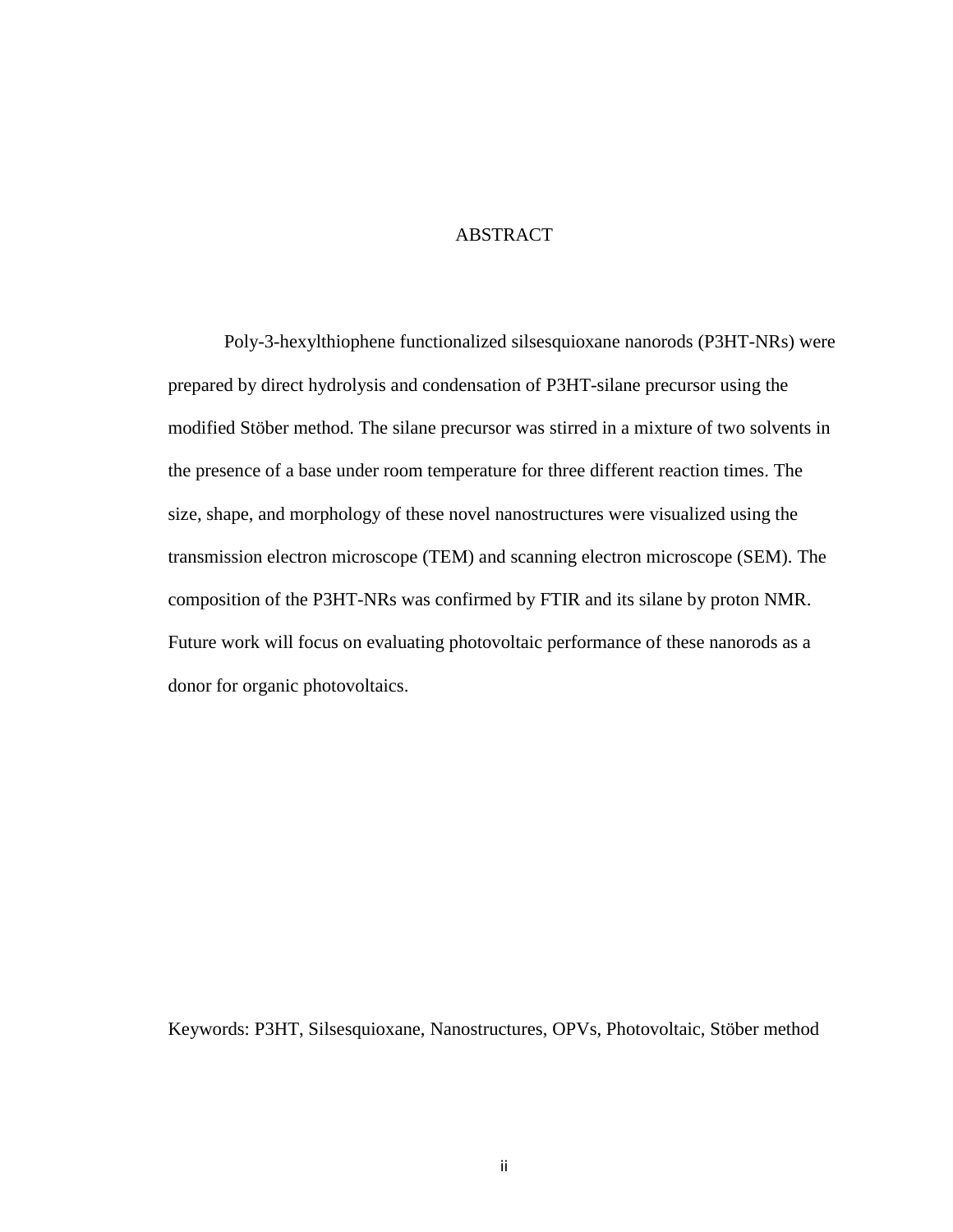Dedicated to my friends and family for always being there for me, and supporting me through the good and rough times. Thanks for all your support in helping me get this far.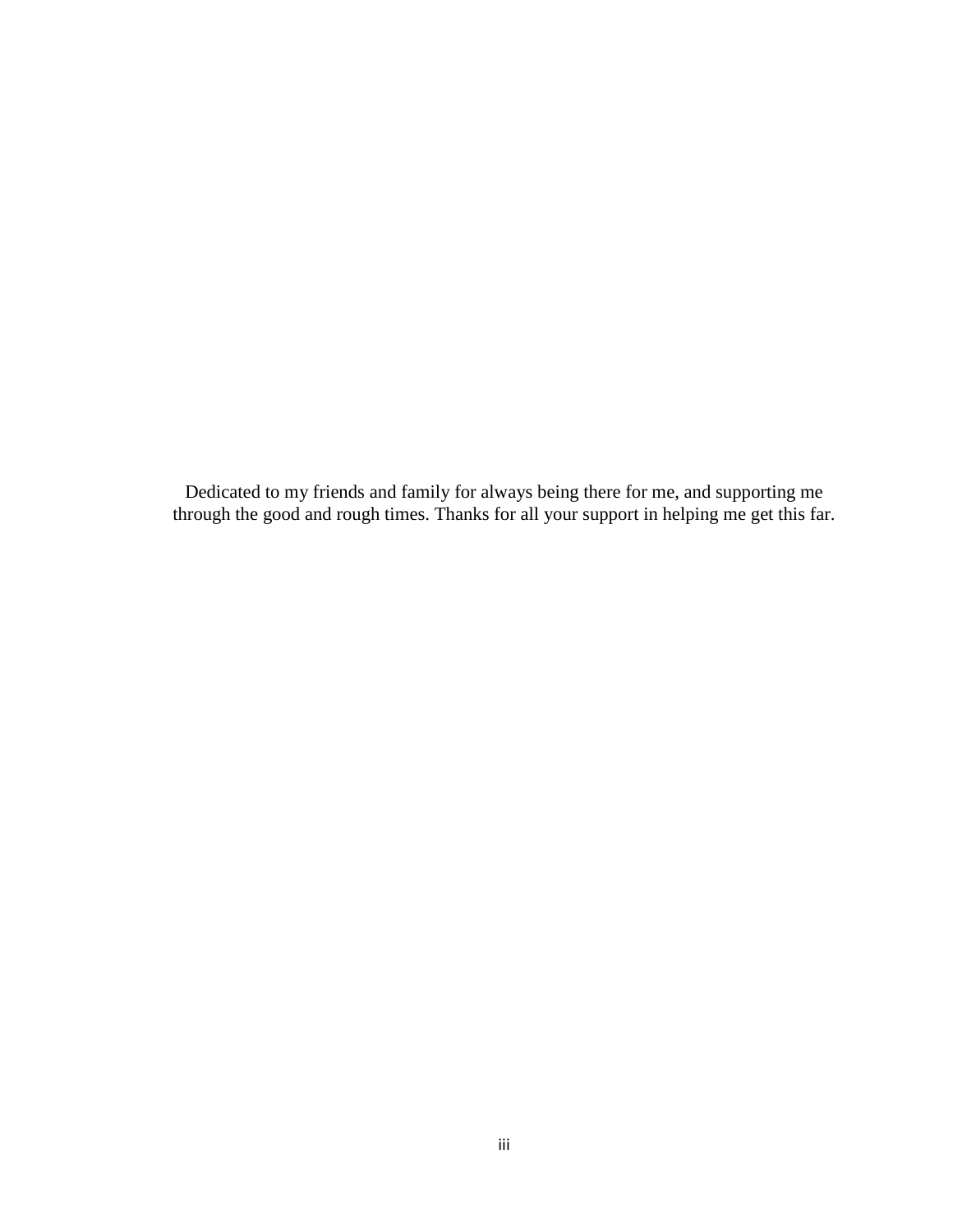## ACKNOWLEDGEMENT

I am very grateful of having Dr. Hemali Rathnayake, as my research advisor. I would like to thank her for her time, effort and dedication in helping me complete this project. I really appreciate her determinations in helping understand the chemistry behind organic solar cells. She really took the time and effort to help understand how certain reactions work, and how to interpret the data after analysis. Her determination and motivation towards me as her student has certainly shaped me into the scholar I am today. I would also like to thank my committee – Dr. Chad Snyder and Dr. Gordon Baylis for their support and encouragement. I would like to thank Dr. John Andersland for his enormous help with TEM and SEM support.

I would like to acknowledge the financial support from WKU office of research, Kentucky Commercialization Funds from KSEF, Honors Development Grant [HDG] from Honors College at WKU, and the SGA for the Student development grant. Last but no least, I would like to thank the Department of Chemistry for their support and making it possible for me to attend regional and national conferences to present my research.

Finally, I would like to thank my friends and family for their enormous support and encouragement they have given me to complete my undergraduate thesis. It has truly been a worthwhile experience working in Dr. Rathnayake's research lab.

iv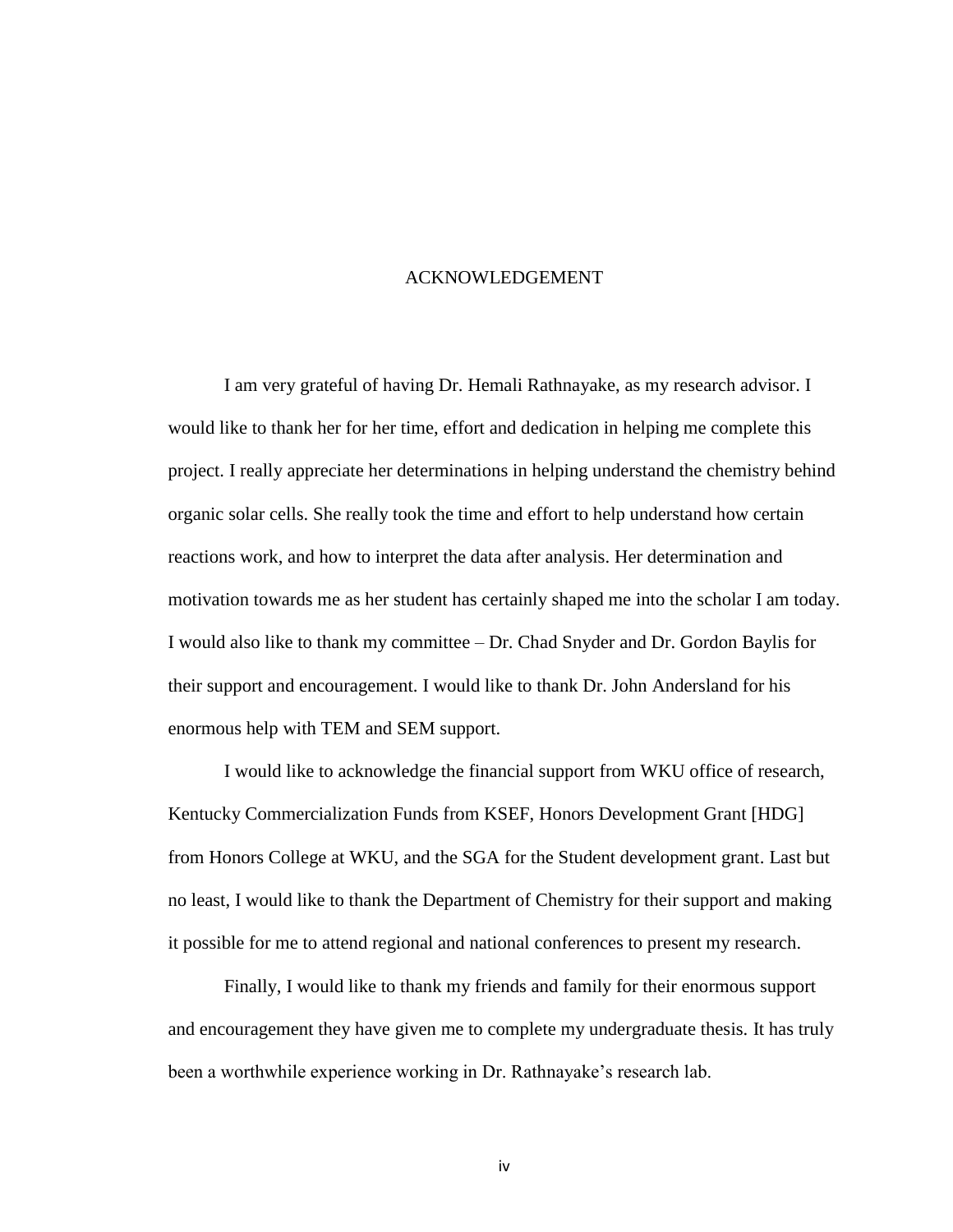# VITA

| December 6, 1991Born – Kisumu, Kenya |                                      |
|--------------------------------------|--------------------------------------|
|                                      |                                      |
|                                      |                                      |
|                                      |                                      |
|                                      | <b>Oral Presentation</b>             |
|                                      |                                      |
|                                      |                                      |
|                                      | <b>Poster Presentation</b>           |
|                                      |                                      |
|                                      | Bowling Green, KY, Oral Presentation |
|                                      |                                      |
|                                      | Lexington, KY, Poster Presentation   |
|                                      |                                      |
|                                      |                                      |
|                                      | <b>Poster Presentation</b>           |

# FIELDS OF STUDY

Major Field 1: Biochemistry

Major Field 2: Chemistry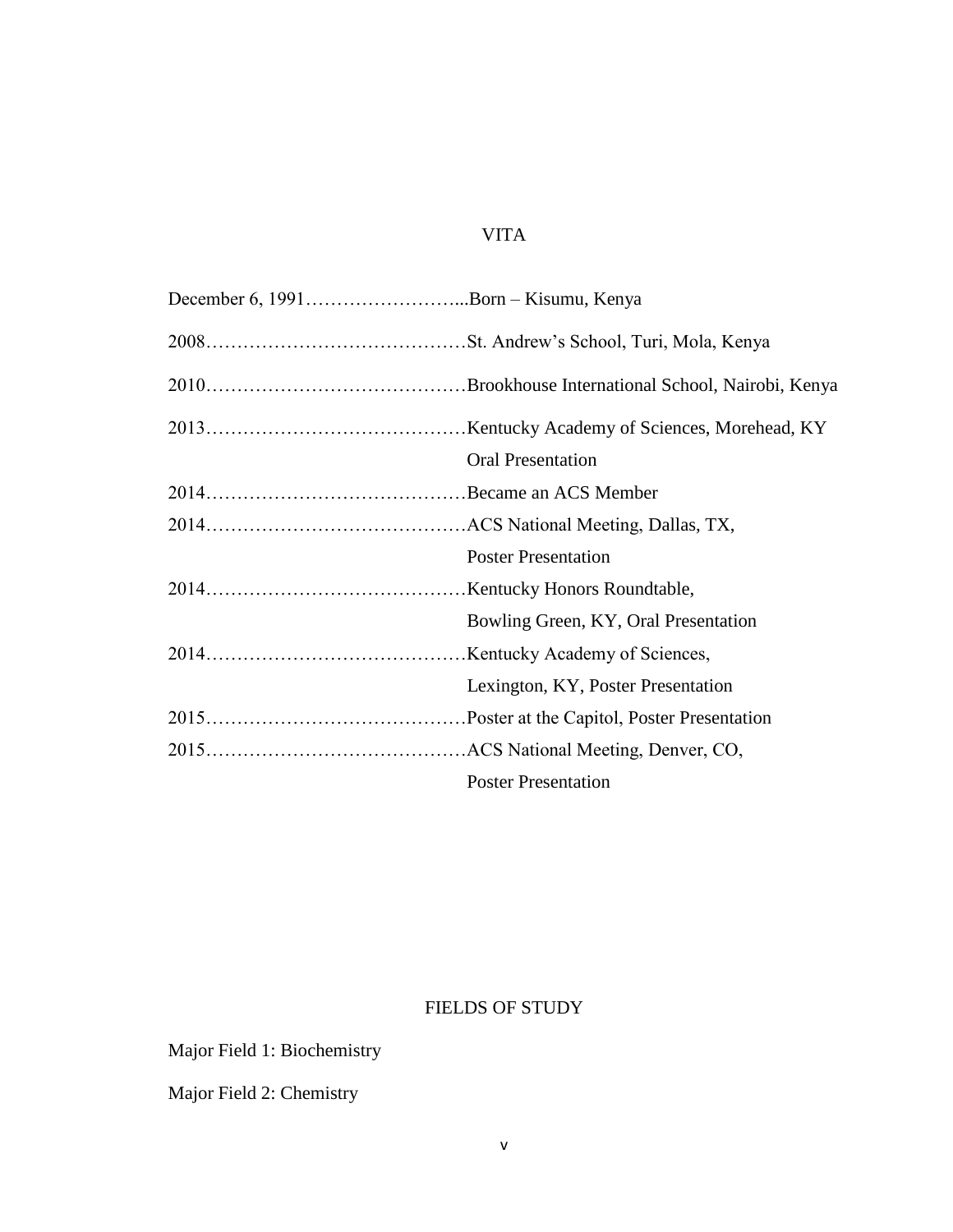# TABLE OF CONTENTS

| Chapters:      |  |
|----------------|--|
|                |  |
| $\mathbf{I}$ . |  |
| П.             |  |
|                |  |
| 3.             |  |
| 4.             |  |
|                |  |
| П.             |  |
| 5.             |  |
|                |  |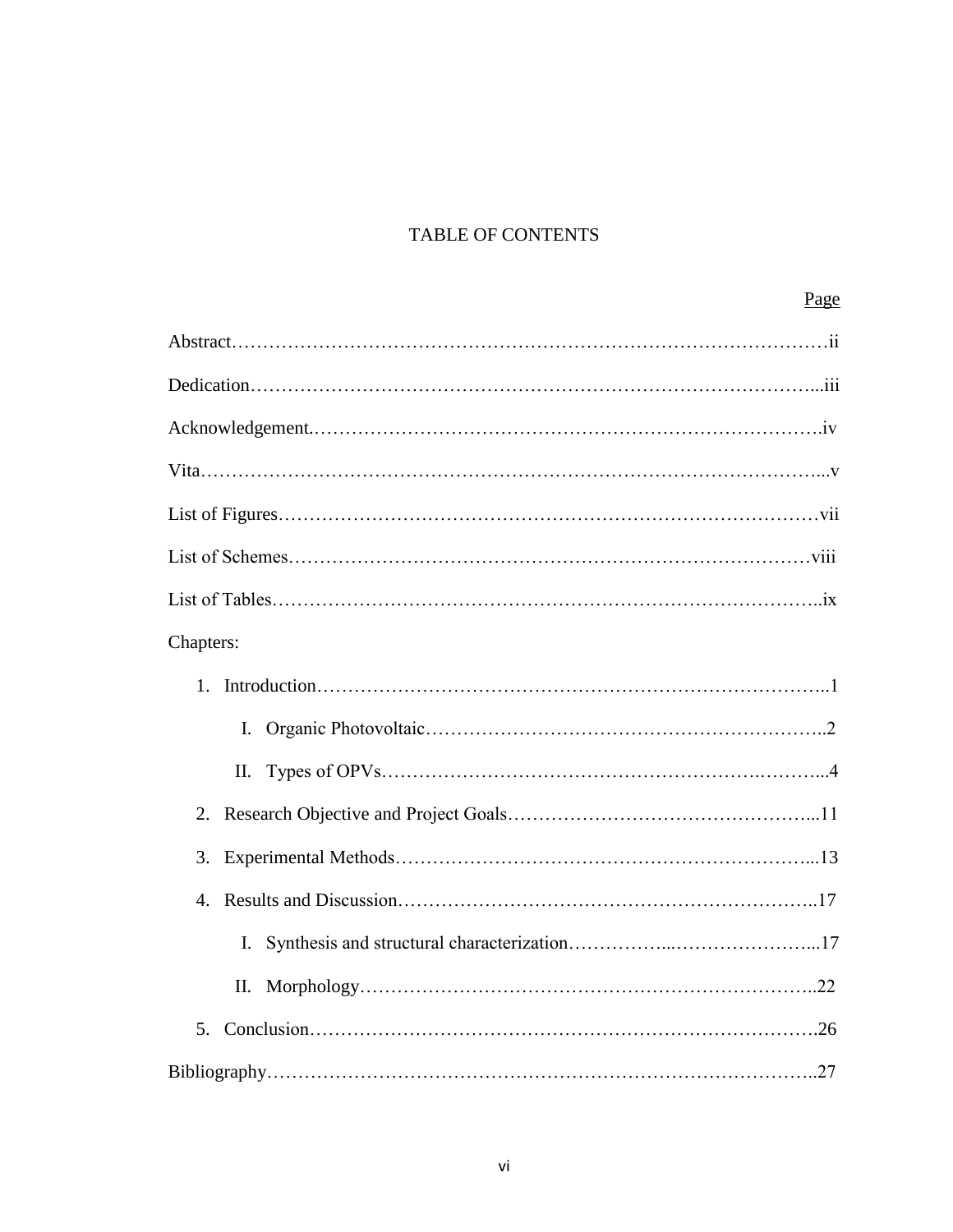## LIST OF FIGURES

| Figure | Page |
|--------|------|
| 1.1    |      |
| 1.2    |      |
| 1.3    |      |
| 1.4    |      |
| 1.5    |      |
| 4.1    |      |
| 4.2    |      |
| 4.3    |      |
| 4.4    |      |
| 4.5    |      |
| 4.6    |      |
| 4.7    |      |
| 4.8    |      |
| 4.9    |      |
| 4.10   |      |
| 4.11   |      |
| 4.12   |      |
| 4.13   |      |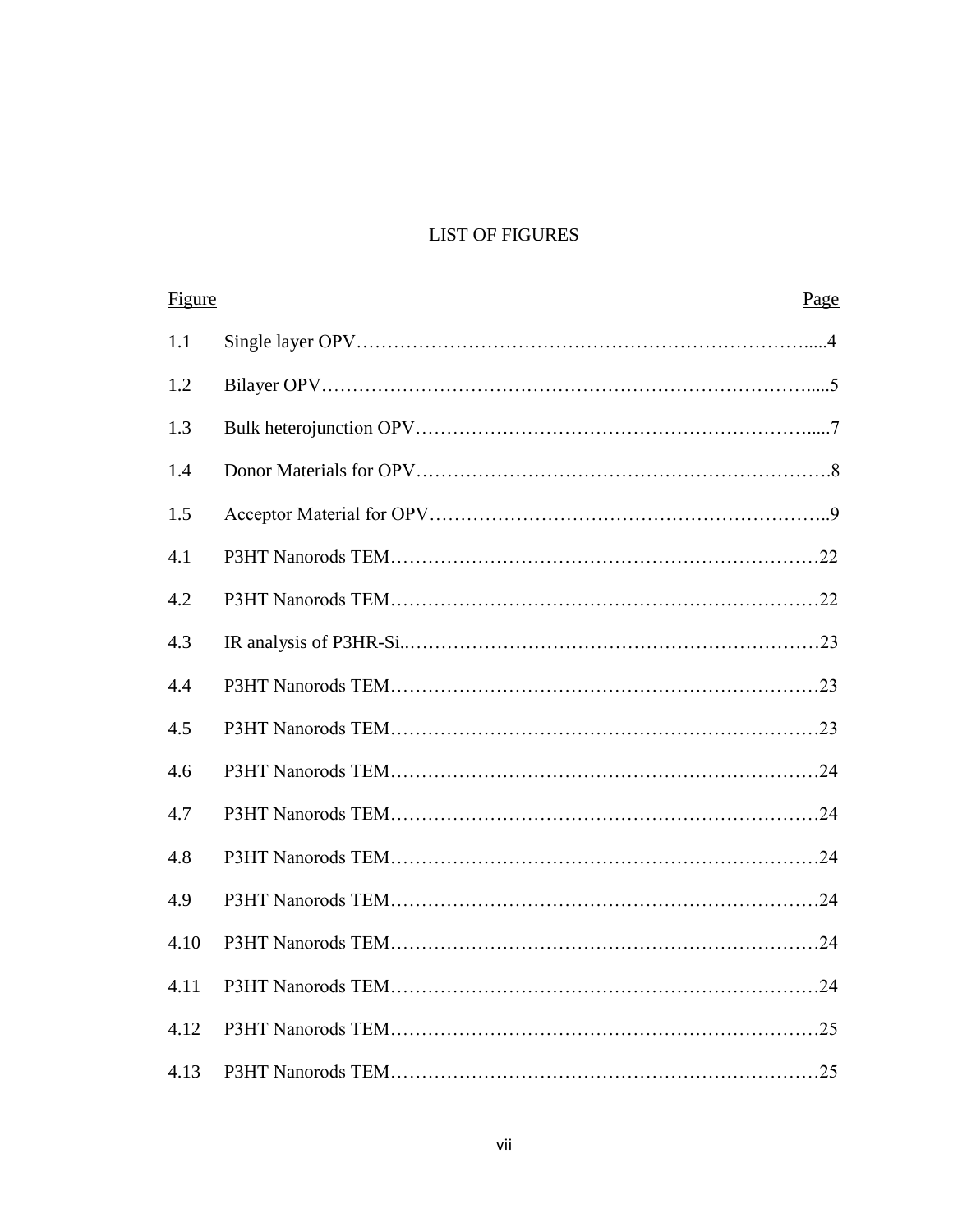# LIST OF SCHEMES

| Schemes | Page |
|---------|------|
| 4.1     |      |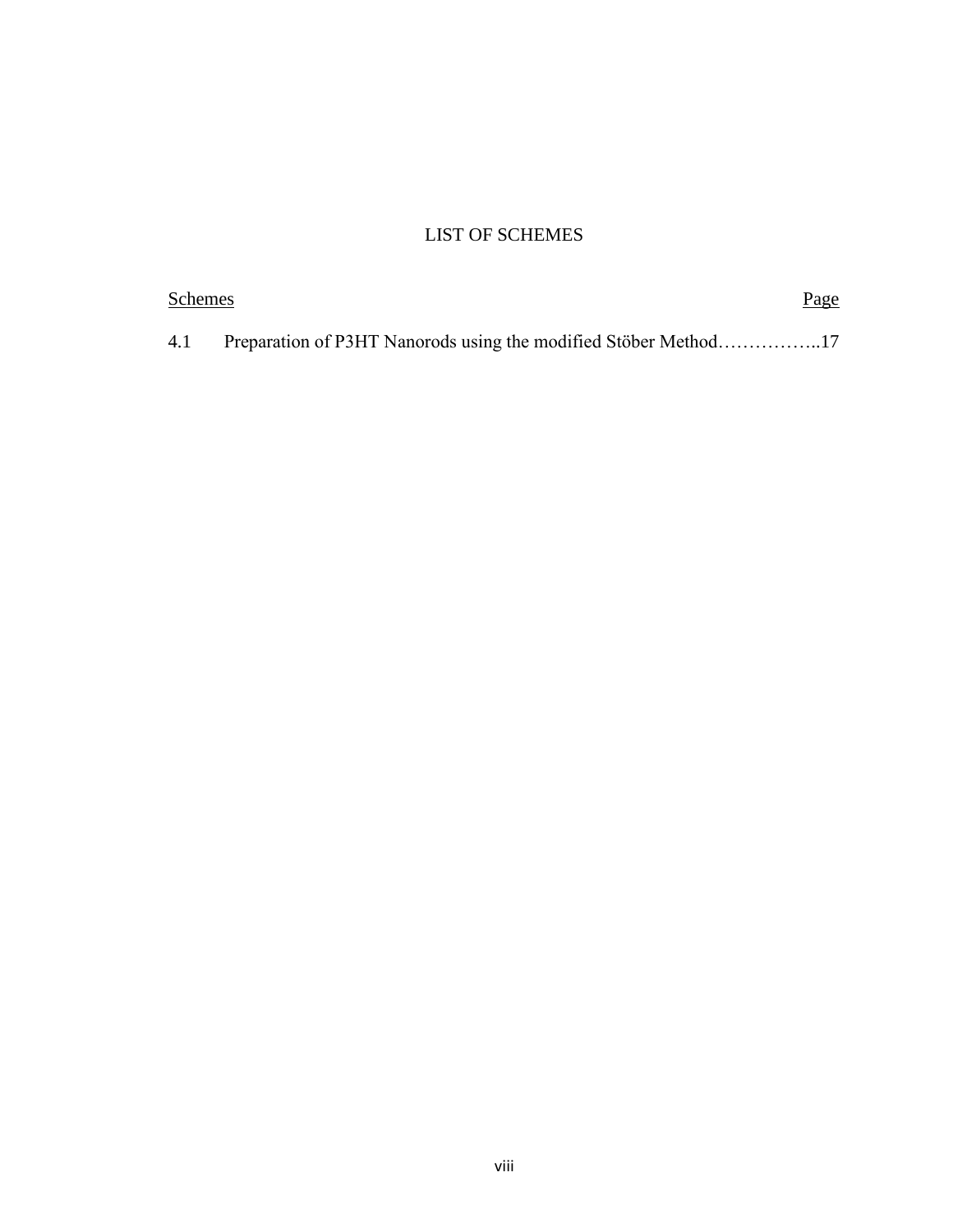# LIST OF TABLES

| Tables | <u>Page</u> |  |
|--------|-------------|--|
|        |             |  |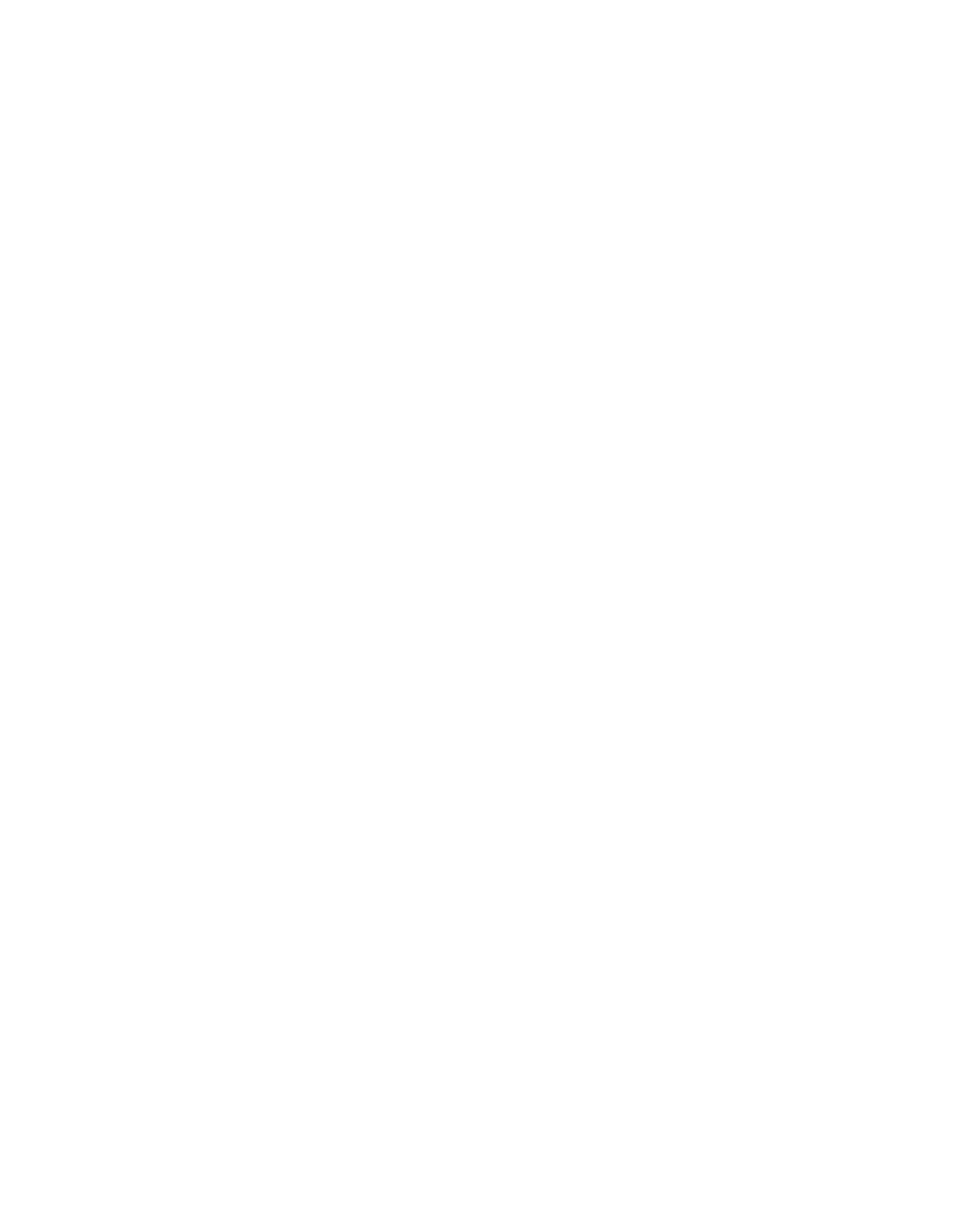## CHAPTER 1

#### INTRODUCTION

The harnessing of solar energy has been achieved using a wide range of technologies such as: artificial photosynthesis, solar heating, and photovoltaics among many others. [1][2] The artificial photosynthesis utilizes the photoelectric effect where as the photovoltaics utilizes the photovoltaic effect. The difference between the two effects is that, in photoelectric electrons are emitted from the surface of the material due to the absorption of the electromagnetic spectrum, where as in photovoltaic the electrons are transferred from the valence band to the conduction band of the material. <sup>[3]</sup> Today, solar energy offers mankind with infinite energy resource that is relatively abundant around the globe. Its availability is considered to be greater in countries closer to the equator that have sunlight all year round, hence the solar energy can be greatly utilized. <sup>[1]</sup>

The advantages and unlimited access of solar energy has led to a total global capacity of 139 gigawatts (GW), while Germany being the largest producer it has the capability of subsidizing 6% to its national energy demand. <sup>[4]</sup> The challenges faced in lowering the electricity costs has led to the research of utilizing organic elements for organic photovoltaic solar cells (OPVs) as an alternative to the silicon based solar cells. The organic based solar cells are the future focus for making: cheaper, recyclable, low cost solar panels to surpass the power conversion efficiency of the silicon based.

By utilizing the renewable resources, there will be a cost reduction in electricity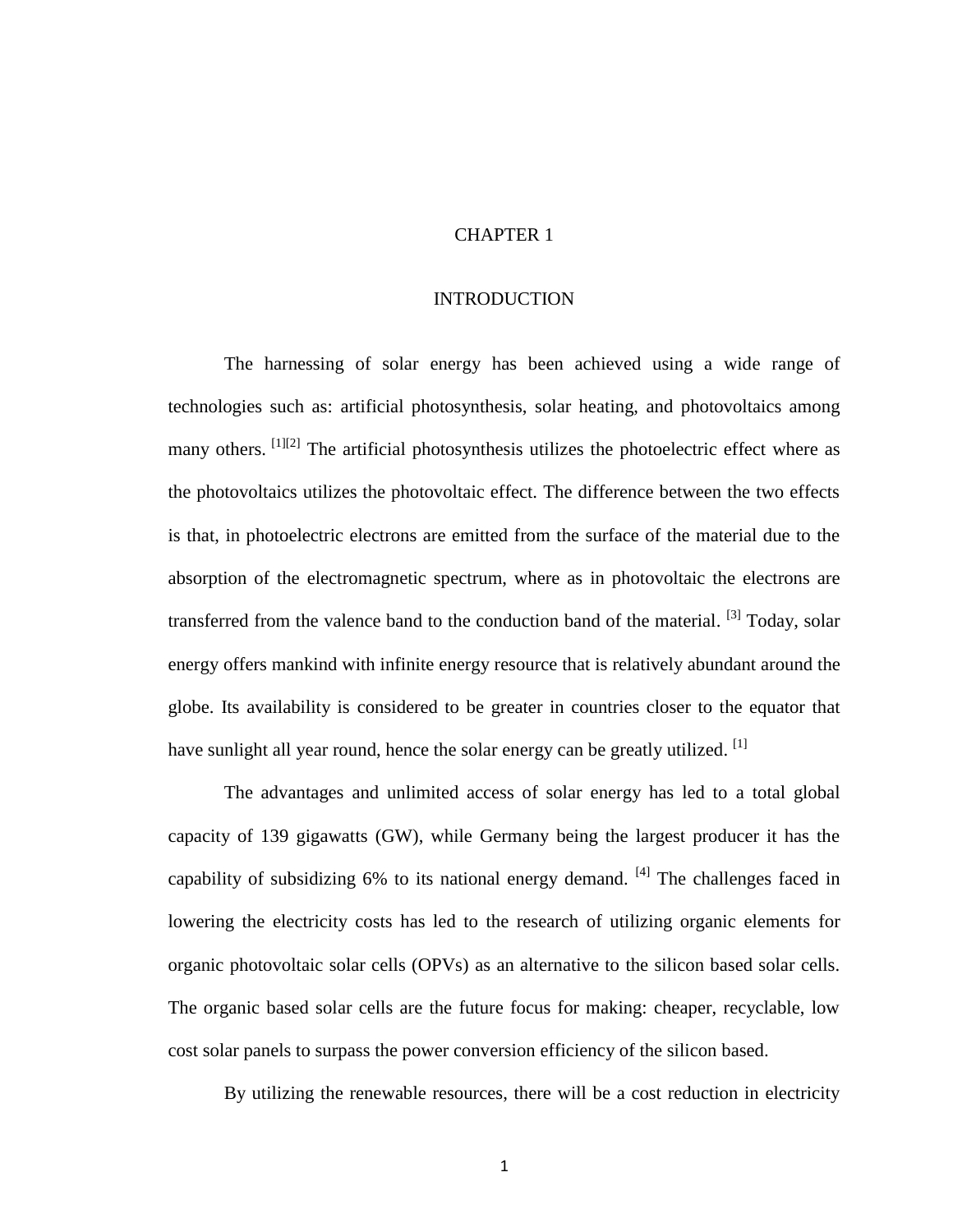as well as achieving sustainable energy. <sup>[5]</sup> Upon achieving a power conversion efficiency of approximately more than 10%, there are still questions about its efficiency limitations, long-term reliability, and its lifetime performance that need to be addressed. <sup>[6]</sup>

My research goal is to prepare novel nanostructures that will serve as a donor material for the active layer, which will to improve the power conversion efficiency of the organic-based solar cells. This thesis will serve as mode to better understand my research and the work I have done towards achieving this goal. The thesis is organized as follows: In the first part, a general introduction will be given on organic photovoltaics (OPVs), and different types of OPVs. In the second part, the incorporation of poly-3 hexylthiophene nanorods (P3HT-NRs) into organic photovoltaic (OPV) cells will be discussed for future performance evaluation.

#### **I. Organic Photovoltaic (OPV) Cells**

As previously discussed, OPVs help subsidize the high costs of energy, and creating sustainable energy. The solar cells consist of a thin film conjugated organic polymers that absorb light and transfer charge in order to produce electricity. The conjugated system formed in the OPVs is due to the alternating single and double bonds on the covalently bonded carbon atoms. <sup>[7]</sup>

Due to the conjugated system of the organic polymers, a delocalized  $\pi$  orbital and  $\pi^*$  antibonding orbital are formed due to the  $p_z$  orbital. Where the delocalized  $\pi$  orbital is the highest occupied molecular orbital (HOMO), and  $\pi^*$  antibonding orbital is the lowest unoccupied molecular orbital (LUMO). The charge difference of the electron between the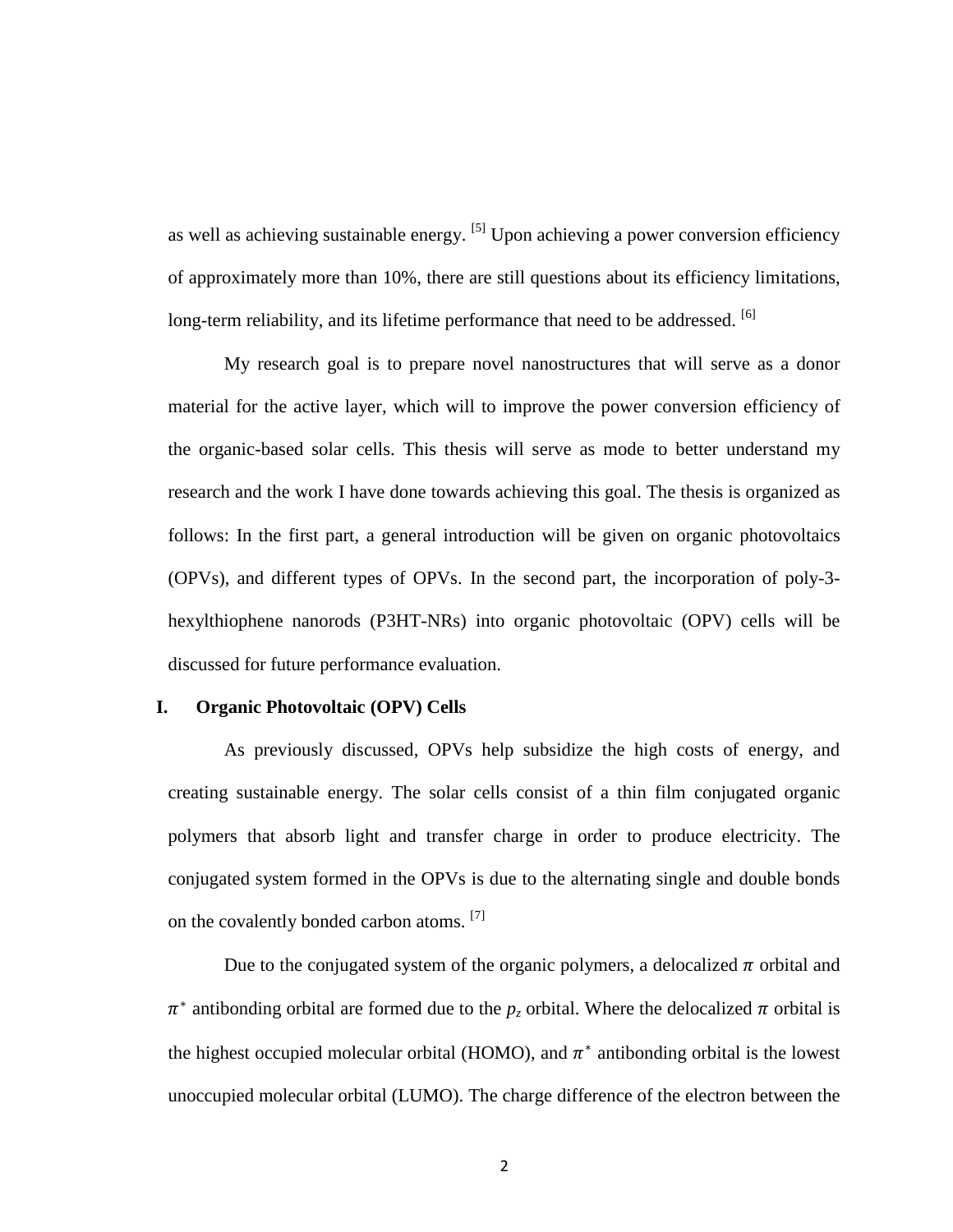HOMO and LUMO create a band gap that typically ranges from 1-4 electron volts (eV). [7]

The first silicon solar cell was publically demonstrated in 1954 by the three scientists; Chaplain, Fuller and Pearson at Bell laboratories. <sup>[8][9]</sup> They got the idea from a French scientist: Edmond Becquerel, who was the first inventor of the photovoltaic cell in 1839. [8][9] Later in 1994 R. N. Marks et al. created the first OPV cell that consisted of poly(p-phenylene vinylene) (PPV) with a thickness between the range of 50-320 nm, which was sandwiched between indium tin oxide (ITO) glass and a cathode (Al, Mg or Ca). <sup>[10]</sup> Upon exposure to light with an intensity of 0.1 mW/cm<sup>2</sup>, the efficiency of the device came to around 1%. [10] Despite the low power conversion efficiency, the solar cell development has really advanced over the years with new materials being synthesized to improve the efficiency. The ability to control the bad gap and electronegativity through the molecular designs of materials has led to the synthesis of conducting polymers with better electron affinities.<sup>[11]</sup>

Typically, when these materials absorb a photon, the generated excited state is confined to a molecule or a region of a polymer chain. The excited state can be regarded as an electron-hole pair bound together by electrostatic force, otherwise referred to as excitons.  $^{[12][13]}$  In OPVs, the excitons are broken up into free electron-hole pairs by effective fields, forming a heterojunction between two different semiconductor materials. [14] These electric fields split the exciton by causing the electron to fall from the conduction band of the electron donor to the conduction band of the electron acceptor.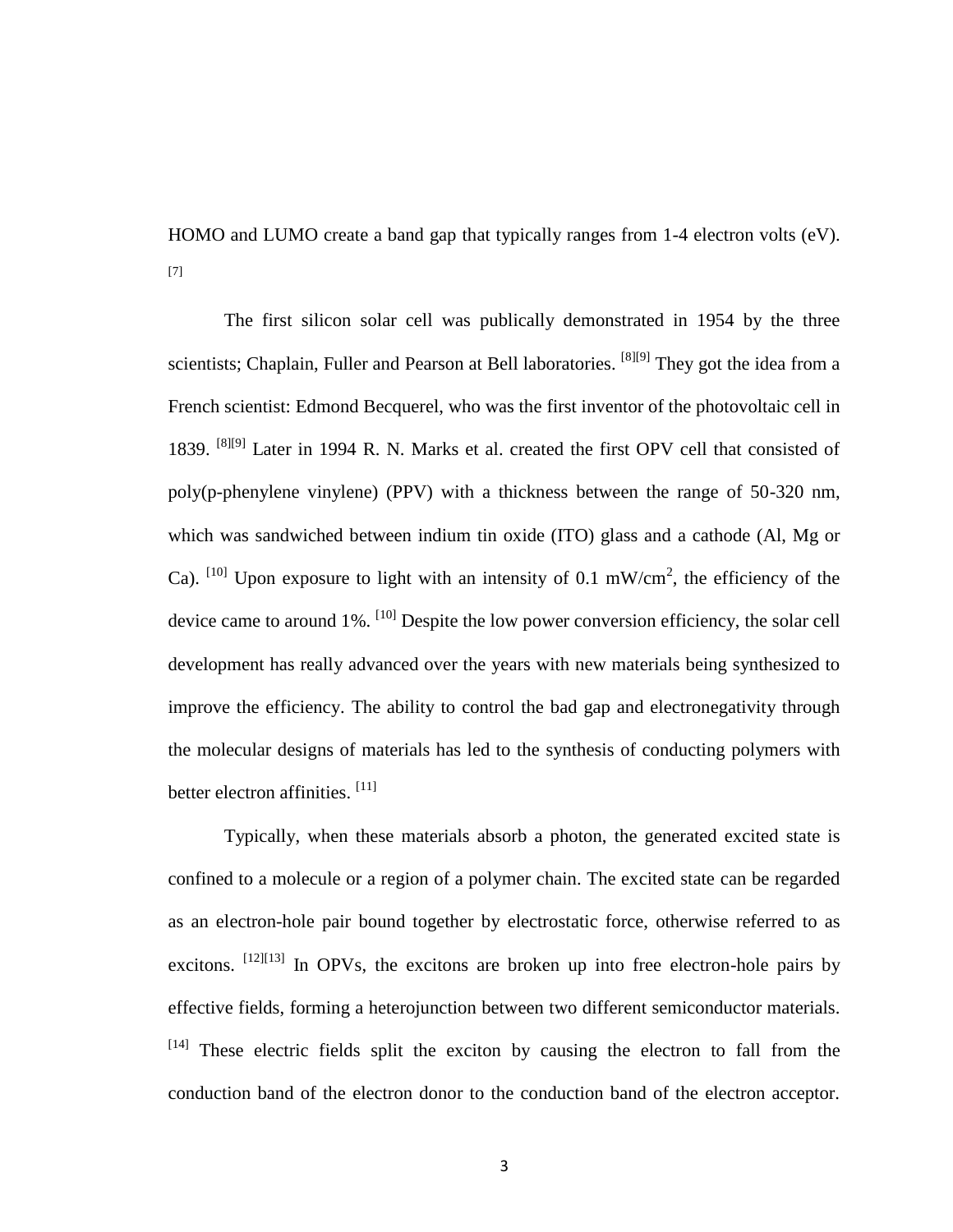Therefore, it is crucial that the acceptor material has a conduction band edge that is lower than that of the donor material.  $^{[15][16]}$ 

#### **II. Types of OPVs**

The single layer OPV is one of the simplest types of organic photovoltaic cell. The cell comprises of three components; indium tin oxide (ITO) glass [electrode 1], organic electronic material, and a layer of magnesium, aluminum or calcium [electrode 2]. For the cell to function, the organic electronic material is sandwiched between the top and bottom layer. The top layer is the high work function metal (ITO coated glass), while the bottom layer is the low work function metal such as  $(Mg, Al, Ca)$ . [17] A schematic representation of the basic structure is illustrated in Figure 1.1.



Figure 1.1: A schematic representation of a single layer organic photovoltaic cell.

The difference in work function between the two electrodes generates an electric field in the organic electronic material. Therefore, when the active organic layer is struck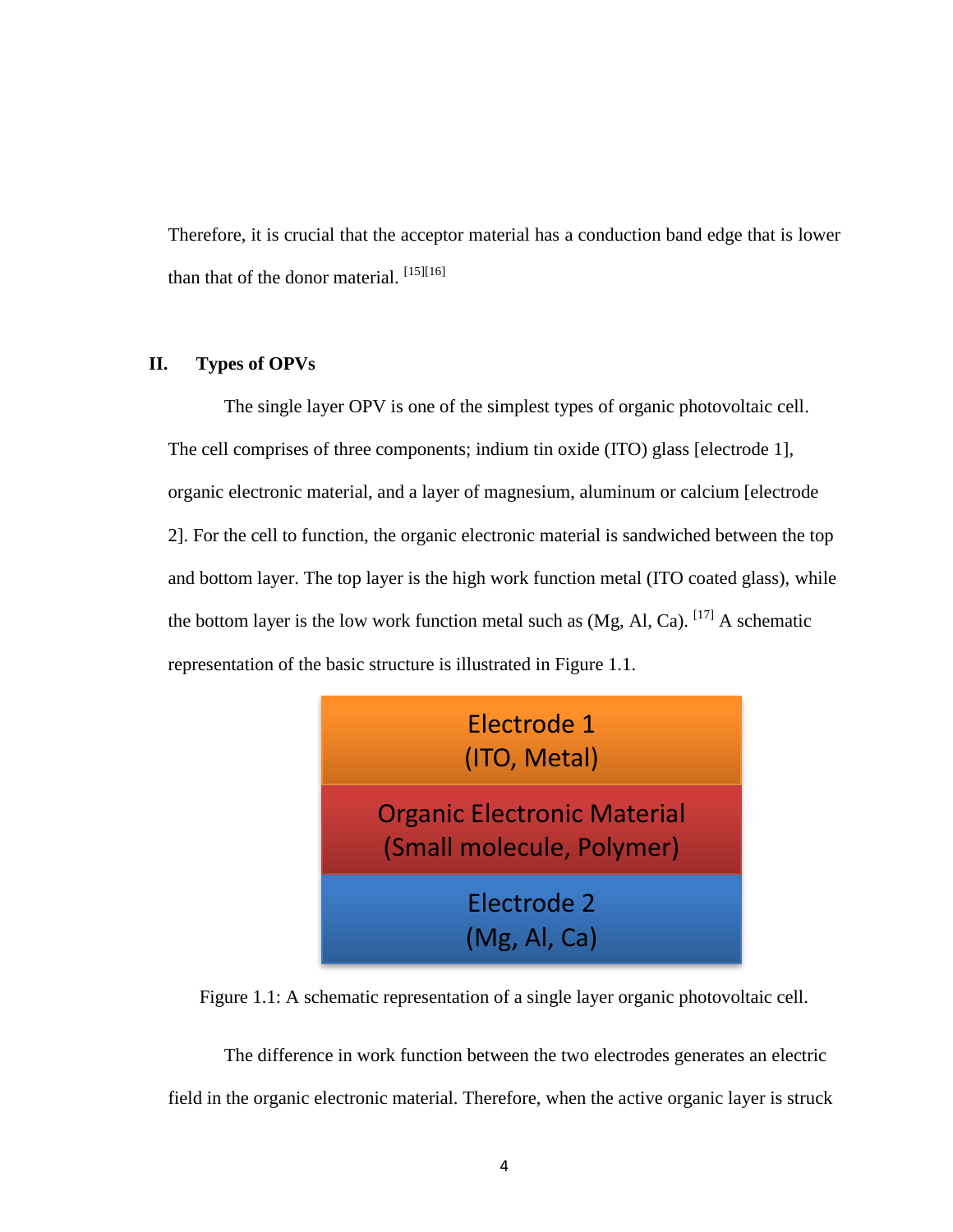by a photon the electrons will be excited to the LUMO leaving a hole in the HOMO. The exciting of the electrons from LUMO to HOMO results in the formation of the excitons, which then leads to the dissociation of the electron-hole pair as the excition falls from the excited state to the ground state.  $^{[18]}$  The potential created by the two different electrodes helps separate the exciton pairs, pulling the electrons to the positive electrode and holes to the negative electrode. The single layer OPV has shown low quantum efficiencies  $(\langle 1\% \rangle)$  and low power conversion efficiency [PCE] ( $\langle 0.1\% \rangle$ ). A problem with the single layer OPV is that the electric created from the difference between the two conductive electrodes is insufficient in diving the excitons, hence as a result the electrons recombine with the holes before reaching the electrode. [17]

To overcome the issue of the single layer OPV, an addition if a second organic layer in conjunction with the first organic layer creating a bilayer OPV is depicted in Figure 1.2.



Figure 1.2: A schematic representation of a bilayer organic photovoltaic cell.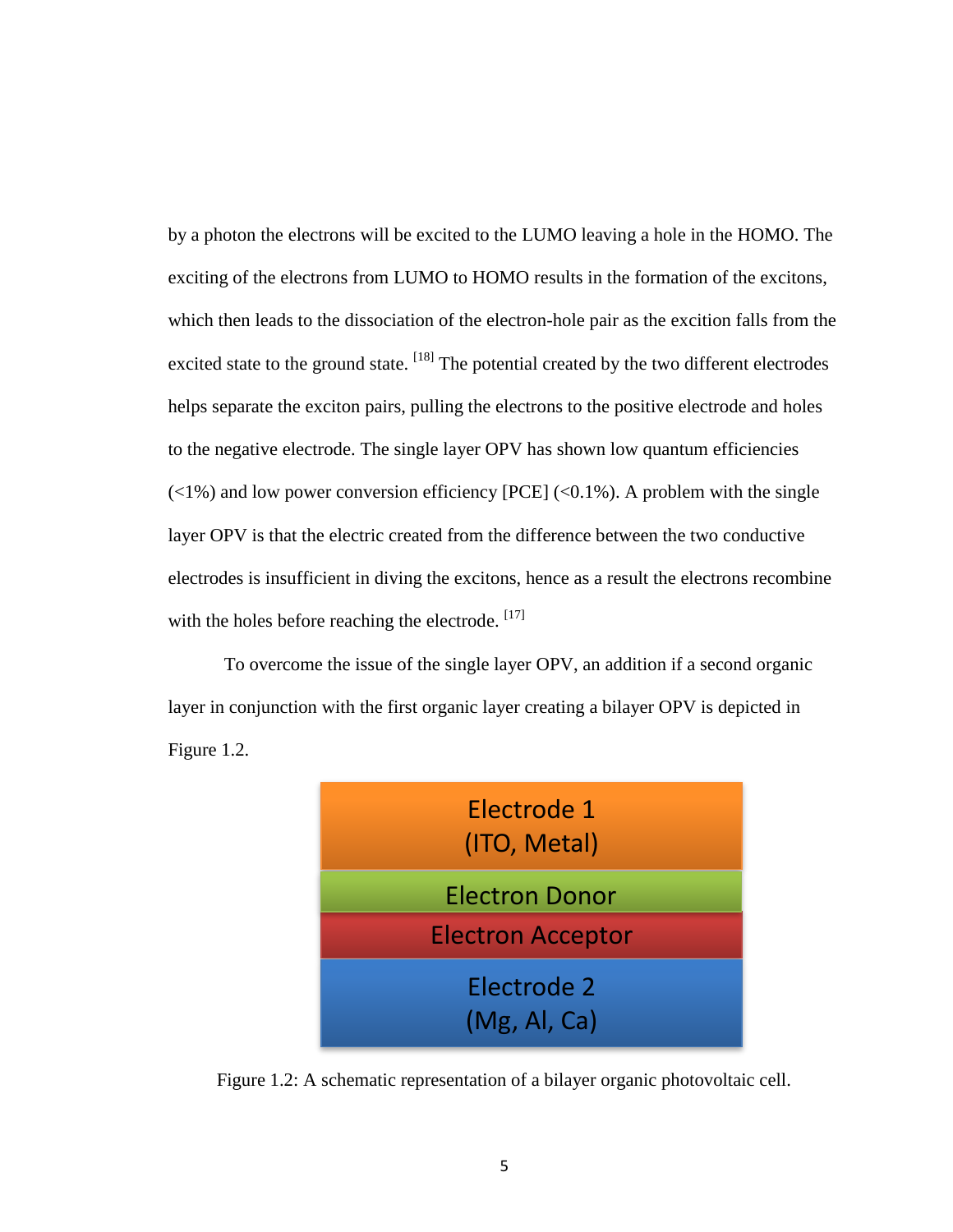A bilayer cell utilizes the same electrodes as the single layer cell; the only difference is that the cell utilizes the electrostatic force generated between the two organic materials that have different electron affinities and ionization energies. The layer with the high electron affinity and ionization energy is the electron acceptor, while the other layer is the electron donor. It is due to the unequal band gap between the two materials that generates a strong electric filed to efficiently split the excitons. <sup>[12]</sup>

There is a slight improvement in terms of; quantum efficiency of 6% with a PCE of 1%, but the diffusion length of the excitons in organic electronic material is about 3- 40nm. <sup>[19]</sup> To have most of the excitons diffuse to the interface of the polymer layers and split into charge carries the diffusion length should be same as the thickness of the polymer layer. A typical polymer layer is 100 nm thick for it to actually absorb enough light; therefore at this large thickness only a small fraction of the excitons can reach the heterojucntion.  $[12]$ 

To overcome the issue of thickness and diffusion length of the excitons, a combination of the electron donor and electron acceptor, forming a polymer blend is implemented. The combination of the electron donor and electron acceptor, forming a polymer blend is called a bulk heterojucntion OPV; depicted in Figure 1.3.  $^{[20][21]}$  The combination of the electron donor and electron acceptor allows the polymer blend length and the exciton diffusion length to be similar; hence the generated excitons can reach the interface and split efficiently. [20]

6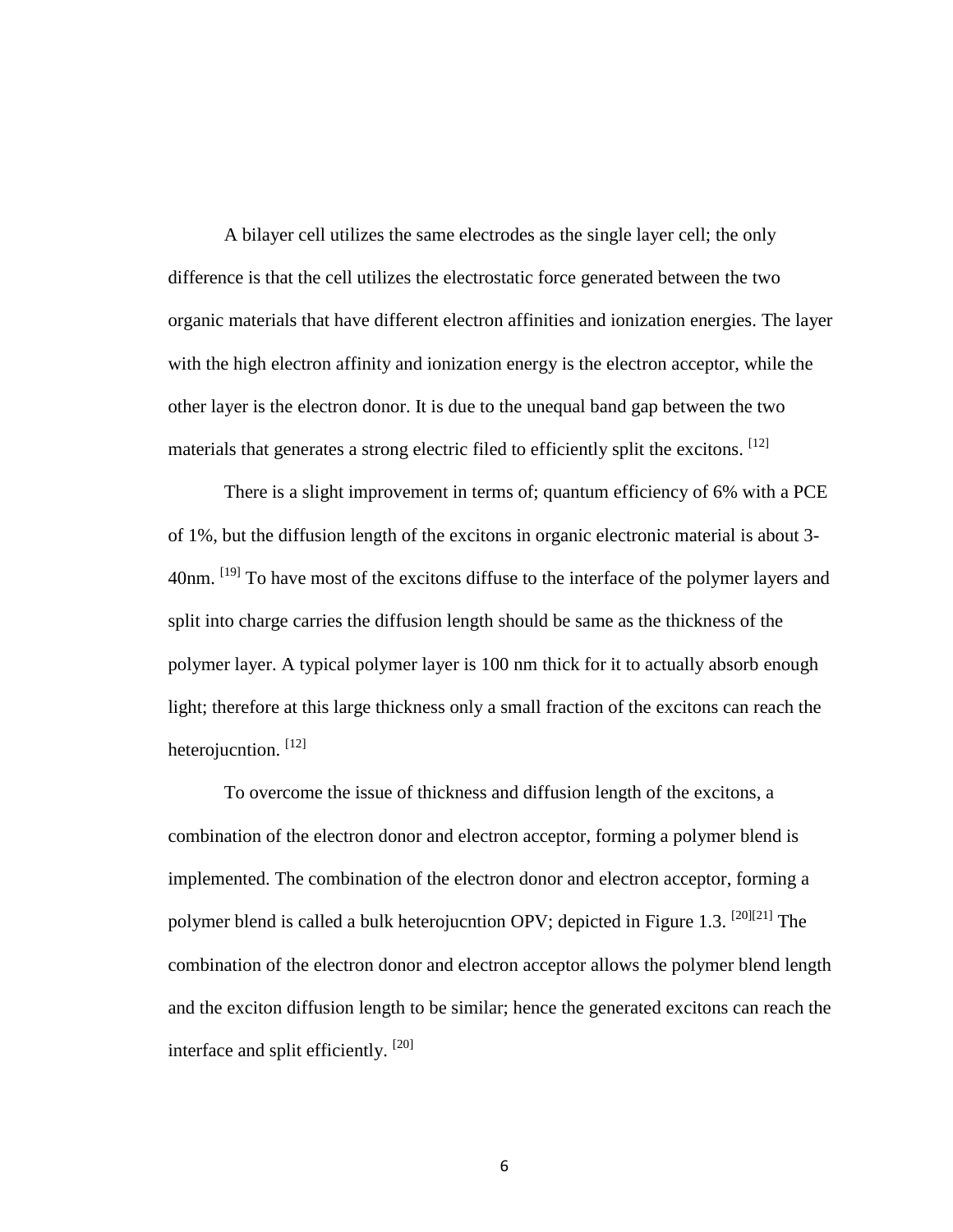

Figure 1.3: A schematic representation of Bulk heterojucntion OPV cell.

The disadvantage in this kind of OPV configuration is that the electrons get trapped in the active layer, hence not making it to the electrodes. It is more like spaghetti and meatballs; that is the electrons have a hard time getting through to the electrodes. Numerous advances have been made to minimize the trapping of the electron, and to increase the power conversion efficiencies. An example is the controlled growth heterojunction that provides better control over the positions of the donor-acceptor materials, and eventually leading to higher power conversion efficiency.  $[22]$ 

To date numerous donor and acceptor materials for organic based solar cells have been synthesized; most of which have been incorporated into the active layer of the cell. The most commonly used donor and acceptor materials are Poly (3-hexylthiophene) (P3HT) and phenyl-C61-butyric acid methyl ester (PCBM). The blend of two materials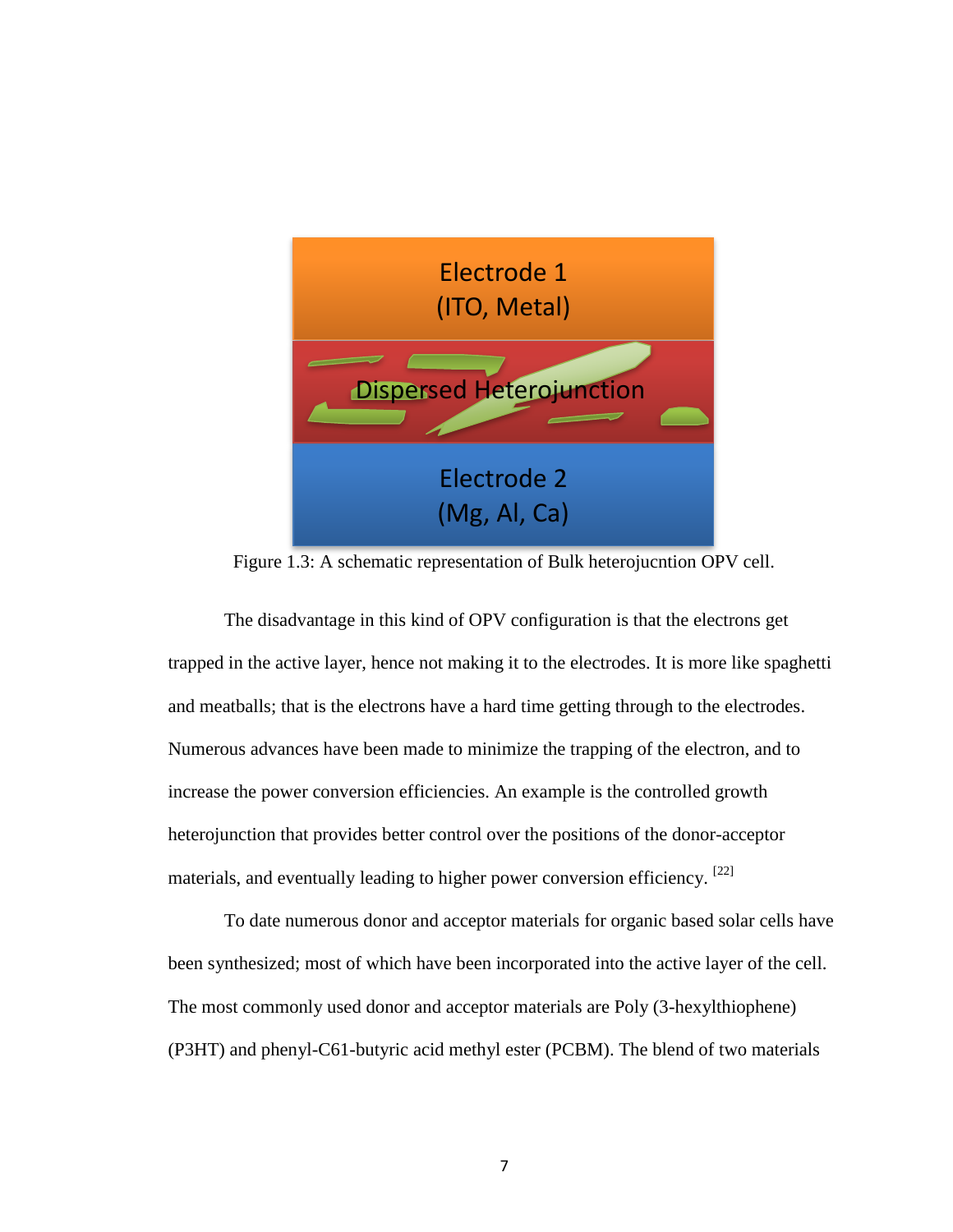can achieve a high PCE of approximately 3.5 to 5.0%. <sup>[25]</sup> Figure 1.4 shows some of the donor materials that have been synthesized for their application in the active layer blend.



**Figure 1.4:** Chemical Structure of Donor materials for Organic solar cell.

Despite the synthesis of these donor materials there are still limitations in controlling the morphology, and the ability to transport the hole to the electrode. Figure 1.5 shows some of the acceptor materials available and tested in the active layer of the OPVs along with the donor materials shown previously in Figure 1.4. Considering the several donor and acceptor materials, not a single combination of the material as an active layer is able to obtain over 3% PCE except for P3HT/PCBM and PCPDTBT/PCBM.<sup>[26]</sup>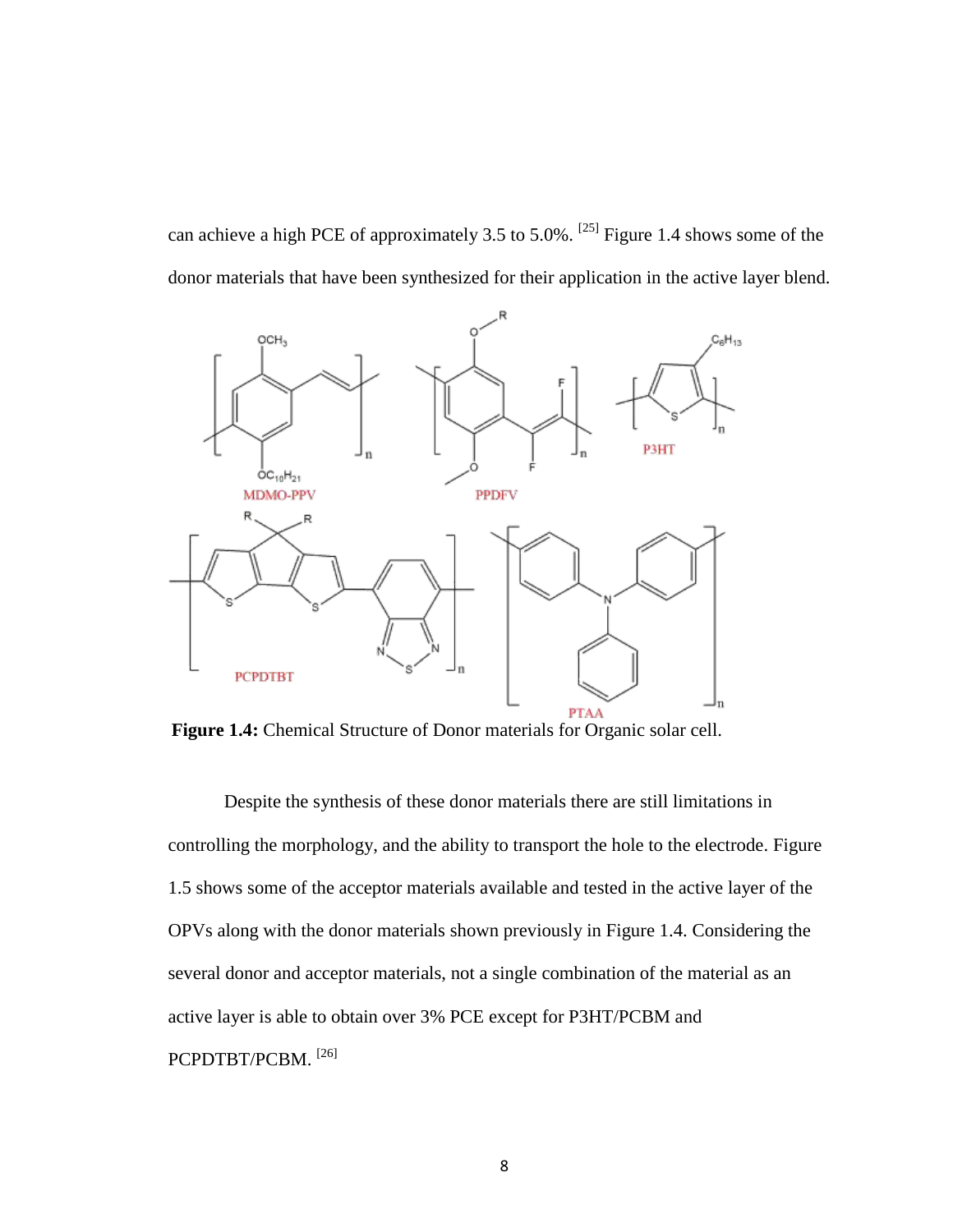

**Figure 1.5:** Chemical Structure of Acceptor materials for Organic solar cell.

The combination of P3HT (donor material) and PCBM (acceptor material) in the active layer has potential of obtaining a higher PCE than its current achievement if about 3-5%.  $^{[27]}$  The use of P3HT as an electron donor in polymer: fullerene BHJ have shown PCE of up 5%, therefore being able to control the morphology of P3HT derivatives such as P3HT NRs will lead to higher PCE for OPVs. <sup>[27]</sup> Rathnayake et al., have recently synthesized P3HT nanoparticles using the modified Stöber method as a donor material for the for OPVs. [29] The Stöber method, named after Werner Stöber, is used for producing silica nanoparticles. He was the first to synthesize spherical silica particles through the hydrolysis alkyl silicates and condensation of silicic acid in solution, in the presence of a morphological catalyst. [23][24] Later, the Stöber method was slightly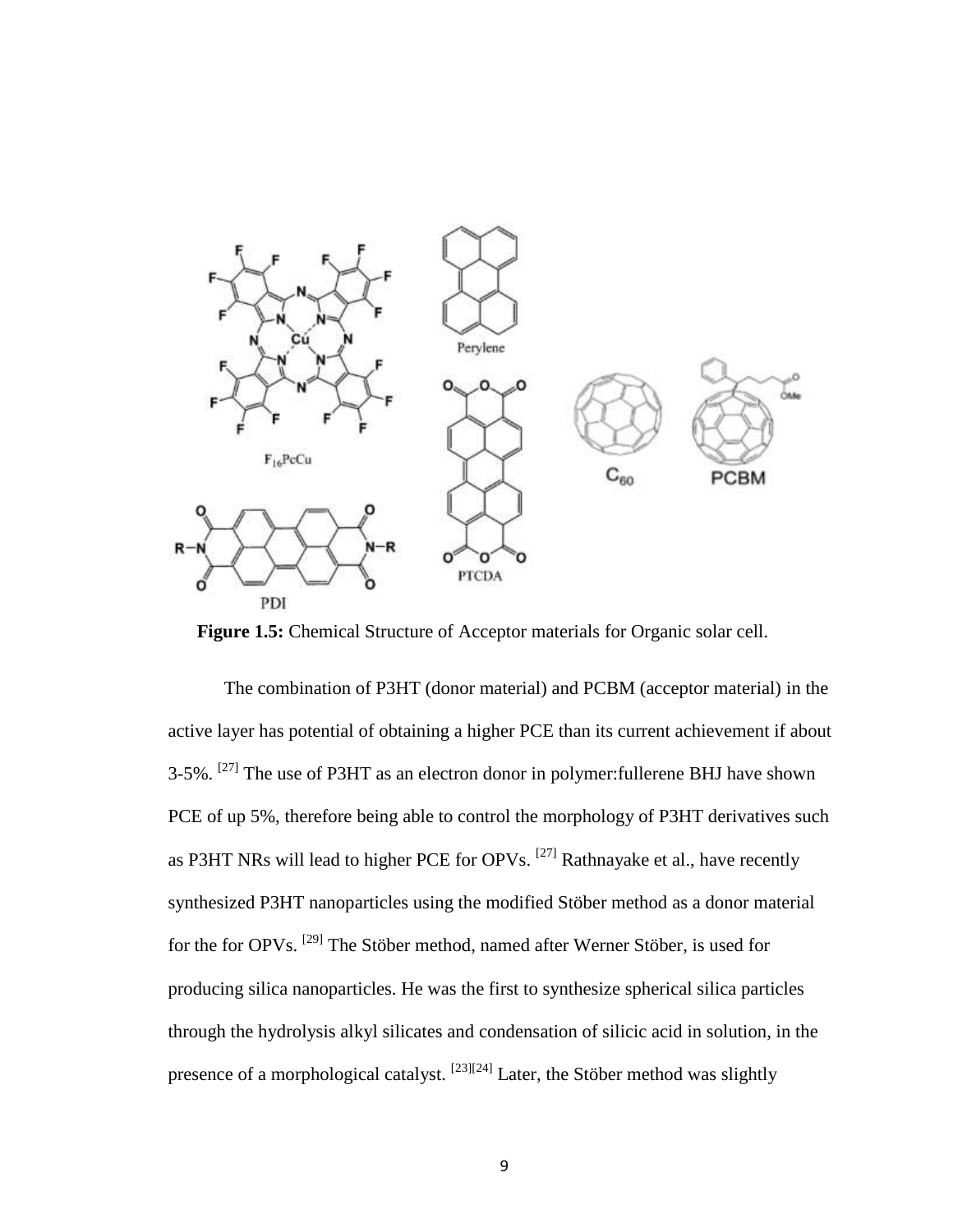modified by Unger's group to prepare silica sphere in which they utilized cetyltrimethylammonium bromide; since then it has been known as the modified Stöber method. [24]

Rathnayake et al., evaluated the photovoltaic performance of P3HT nanoparticles with PCBM in a 1:1 blend ratio, which resulted in a PCE of 2.5%. <sup>[29]</sup> Therefore, there is potential in increasing the PCE of OPVs by having P3HT derivatives in the active layer along with PCBM. Therefore, considering the potential of P3HT nanoparticles my research goal is to synthesize P3HT nanorods as a donor for OPVs to achieve high PCE for sustainable energy.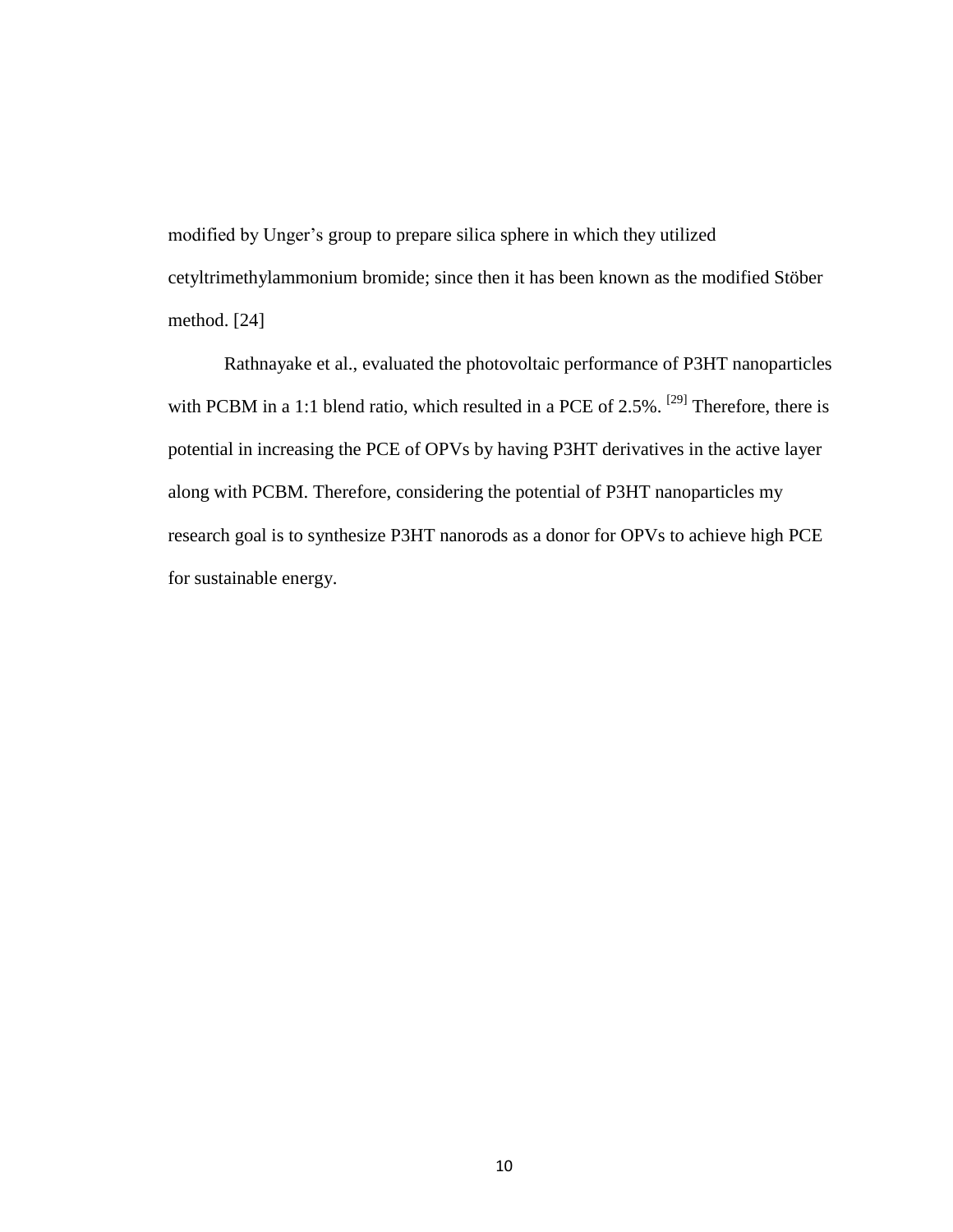## CHAPTER 2

#### RESEARCH OBJECTIVE AND PROJECT GOALS

## Objective:

To create functionalized nanorods derived from poly-3-hexylthiophene as an active donor for organic photovoltaic cells. This donor material comprising of a low band gap, and the ability to control the morphology will be able to provide a higher PCE. The functionalized silsesquioxane P3HT-NRs will be synthesized using the modified Stöber method.<sup>[23]</sup>

## Goals:

- Preparation of P3HT-NRs
- Characterization of the P3HT-NRs
- Evaluating photovoltaic performance

#### Method and Approach

P3HT being the most common compound used for solar cell devices is due to its function as a donor. The P3HT-NRs will be synthesized using the modified Stöber method; a direct hydrolysis and condensation of organotrialkoxysilanes in the presence of catalytic amount of base.  $^{[23][24]}$  The synthesis proceeds for 24-72 hours trough a hydrolysis and condensation reaction leading nanorods formation containing Si-O-Si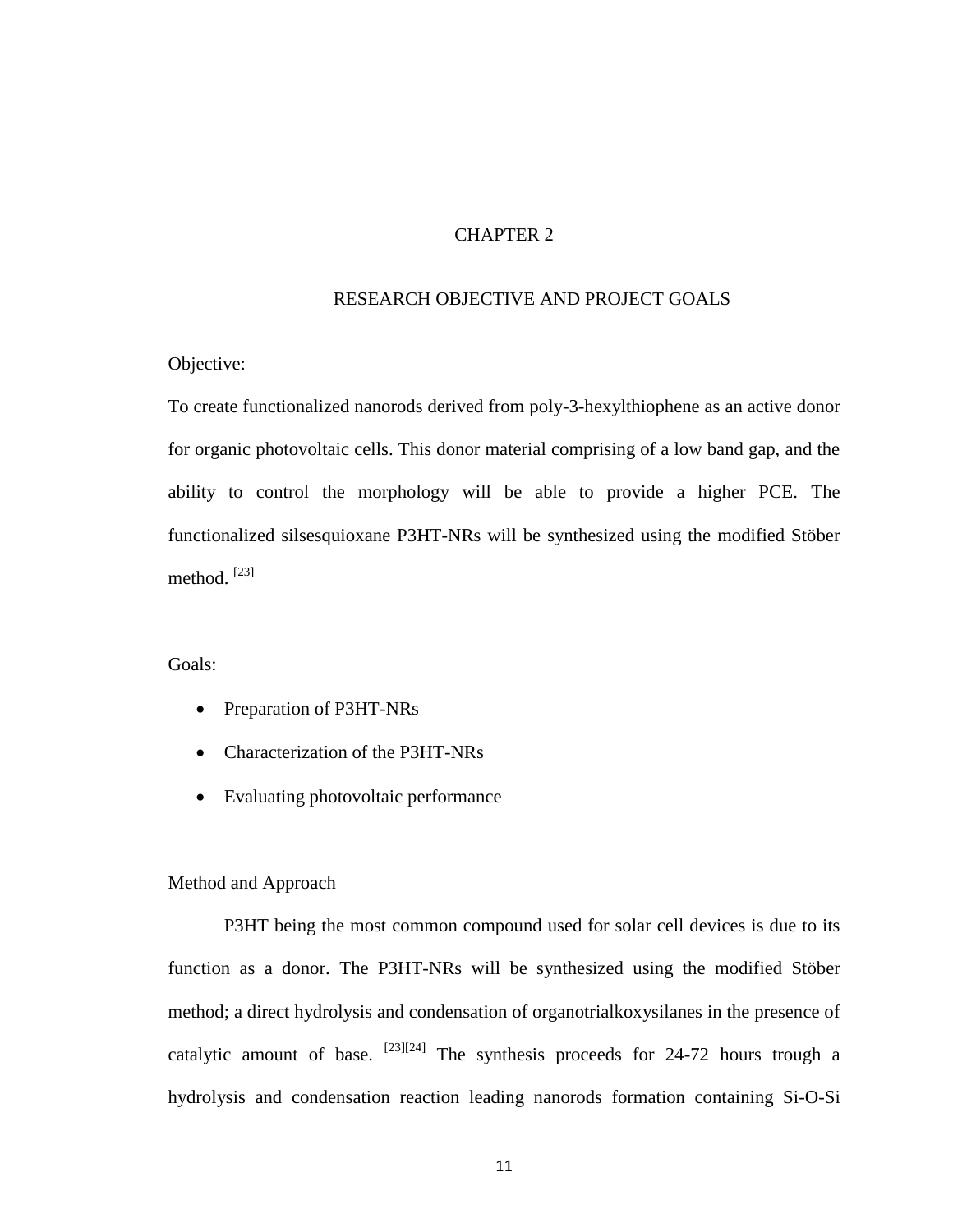network.

P3HT nanorods will be prepared by following the modified Stöber method in the presence of a base under two separate conditions. Three different concentrations will be used in each method. One method will run under stirring condition and the other nonstirring condition to compare the morphology of nanostructures. These materials will be characterized using NMR, IR, TEM, and SEM. The chemistry of this modified Stöber method to prepare P3HT-functionalized silsesquioxane nanorods will be discussed in detail in the Results and Discussion section.

Subsequent synthetic methods will be used to prepare the silane precursor, P3HT- $\text{SiMe}(\text{OC}_2\text{H}_5)$ <sub>2</sub> from 2,5-dibromo-3-hexylthiophene. P3HT will be prepared using the Grignard metathesis and Kumuda coupling  $[30][31]$  followed by carboxylation of chain end to P3HT-COOH through Steglich esterification. [28] The P3HT-COOH will be coupled with 3-aminopropylmethyldiethoxysilane to yield P3HT-silane, which will be hydrolyzed with a base (ammonium hydroxide) in a solvent mixture of Chloroform and anhydrous ethanol to yield the P3HT-NRs. To produce these nanostructures the mixture will stir for 24, 48 and 72 hours at room temperature.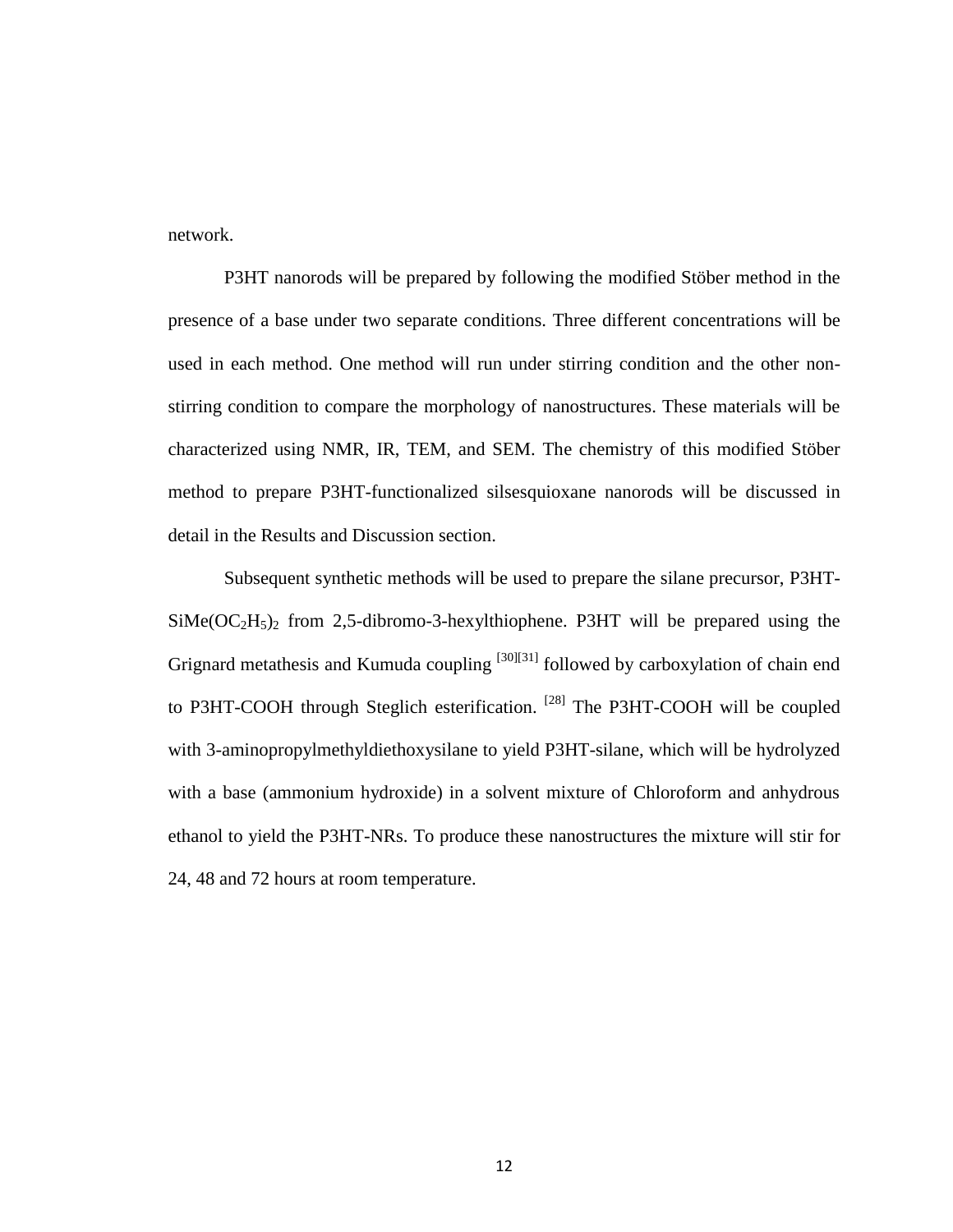## CHAPTER 3

#### EXPERIMENTAL METHODS

**Materials:** 2,5-dibromo-3-hexylthiophene, *tert*-Butylmagnesium chloride ('BuMgCl) (1.6 M in THF), n-Butyllithium (1.6 M in Hexane), 4-(Dimethylamino) pyridine (DMAP), N,N'-dicyclohexylcarbodiimide (DCC), anhydrous tetrahydrofuran, dichloro[Bis(1,3-diphenylphosphino)propane] nickel(II) (Ni(dppp) $Cl_2$ ), chloroform-d, anhydrous ethanol, and chloroform were purchased from Sigma-Aldrich. Ammonium hrdroxide (28%) was purchased from Fischer Scientific. 3 aminopropylmethyldiethoxysilane was purchased from Alfar Aesar. All the chemicals were used as purchased from the vendors, unless otherwise specified.

**Characterization:** Proton NMR spectra were recorded on a 500 MHz Jeol using chloroform-d (CDCl3) as the solvent. FTIR spectra were measured using Perkin-Elmer Spectrum One FT-IR spectrometer equipped with a universal ATR sampling accessory. Transmission electron microscope (TEM) observations were performed on a JEOL 1400CX at 80 keV.

**General procedure for the preparation on ploy-3-hexylthiophene (P3HT):** 2,5 dibromo-3-hexylthiophene (482 mg, 14.78 mmol) was added in a 100 mL three-neck round bottom flask and sealed with a water condenser and septa. The flask was then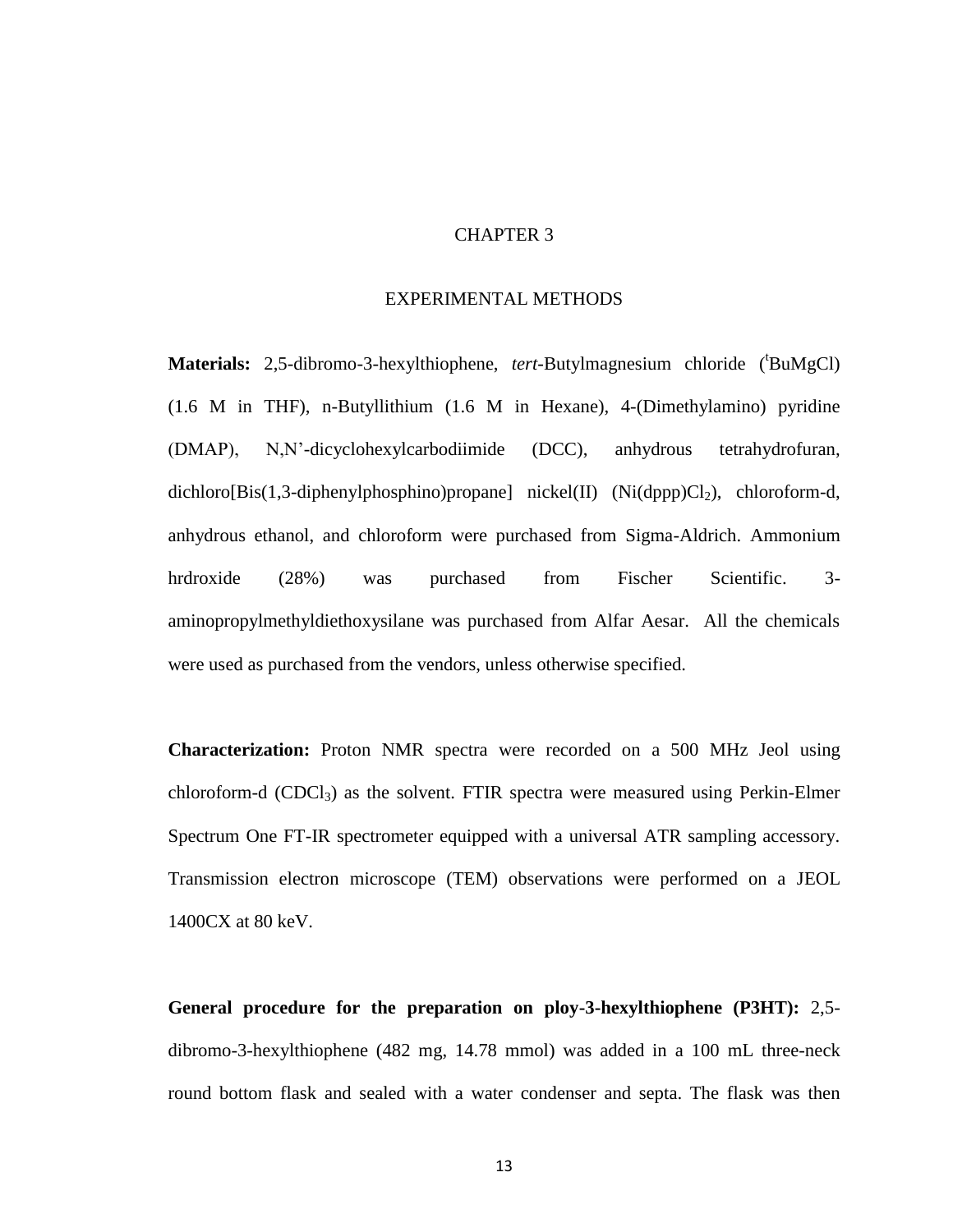flushed with argon and anhydrous THF  $(30 \text{ mL})$  was injected.  $^{\text{t}}$ BuMgCl  $(14.78 \text{ mL}, 14.78 \text{ m})$ mmol) was then injected drop wise into the flask and the mixture was raised to  $80^{\circ}$ C using an oil bath and refluxed for 2 hours under argon while stirring. Upon addition of <sup>t</sup>BuMgCl a resulting yellow solution was observed. The solution was then cooled to room temperature and  $\text{Ni(dopp)Cl}_2$  (133 mg, 0.246 mmol) was added and flushed under argon, and a deep red/purple coloration was observed. The reaction was stirred for 30 minutes. Then a second addition of  $Ni(dppp)Cl<sub>2</sub>$  (66 mg, 0.123 mmol) was added and let to stir for 30 minutes. The reaction was then quenched with 5 drops of methanol and transferred into a beaker-containing methanol (50 mL). The deep red/purple precipitate was then filtered out using a Büchner funnel and washed with hexane till a clear filtrate was observed. The deep red/purple solid was then dried under vacuum oven to yield 1.8405 grams of P3HT (Yield = 38.2%). <sup>1</sup>H-NMR in CDCl<sub>3</sub> { $\delta$ , ppm}: 7.44 (s (weak), 1H, terminal H), 6.97 (s 23H), 6.82 (s (weak, Br), 1H), 2.80 (s (Br), 43H), 1.70-1.33 (m (200H), 0.91 (s, 79H). Molecular weight (MW) of the polymer was determined by  $H$ -NMR spectrum with the respect to terminal hydrogen of P3HT polymer chain end and calculated MW =  $3905.41$  g/mol.

**Carboxylic acid terminated poyl-3-hexylthiophene:** P3HT (500 mg, 0.128 mmol) was added to a 50 mL three neck round bottom flask, sealed with a water condenser and septa. The flask was then flushed with argon and anhydrous THF (30 mL) was injected. The flask was then lowered into a dewar flask and cooled to  $-78^{\circ}$ C using dry ice and acetone.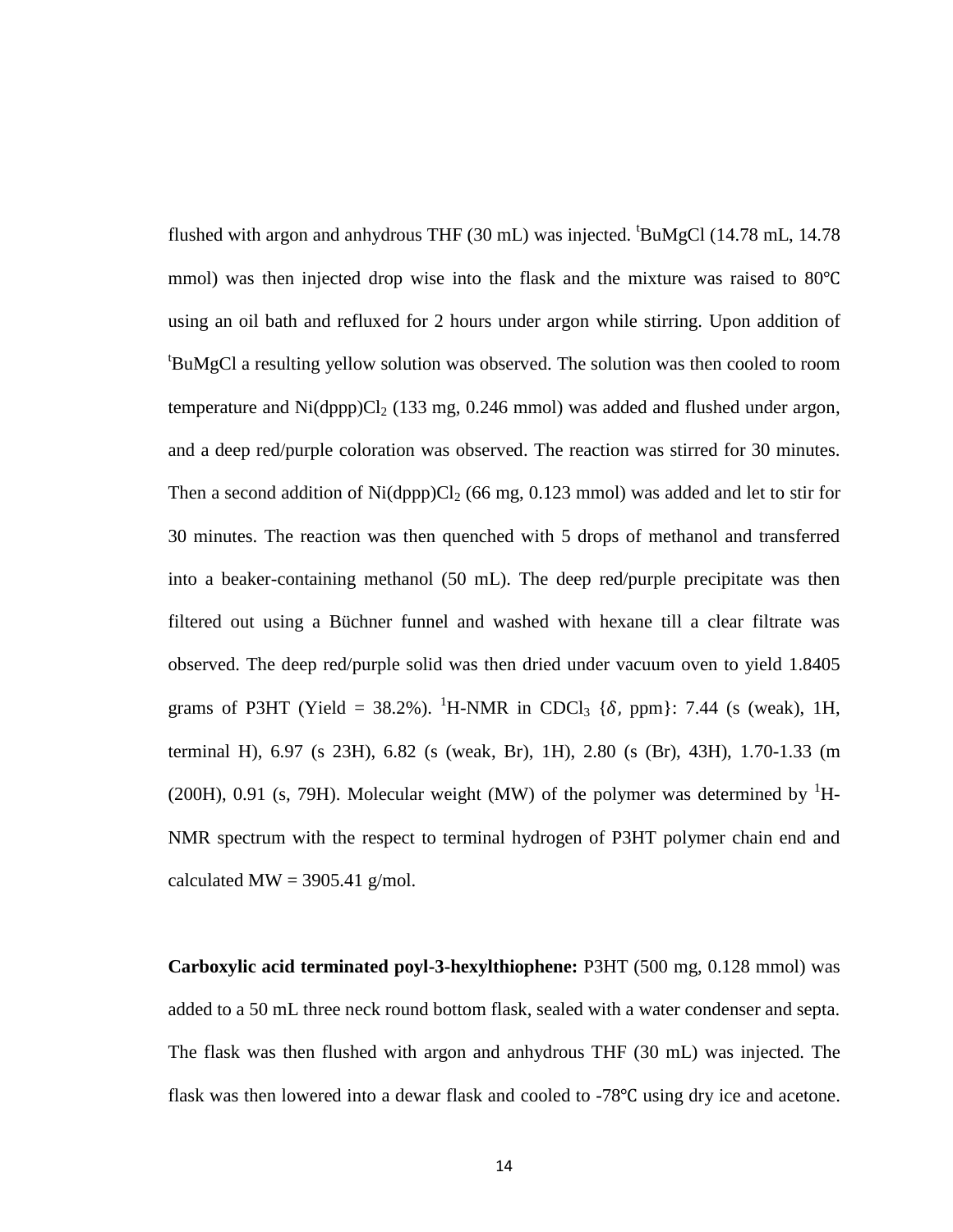n-BuLi (0.09 mL) was then injected into the flask drop wise and let to stir for one hour. The solution was then warmed to room temperature and bubbled with  $CO<sub>2</sub>$  for 30 minutes and stirred for 30 minutes.  $CO<sub>2</sub>$  was bubbled again for another 30 minutes and stirred for 30 minutes. The reaction was the quenched with 1.5 mL of 15% HCL and the precipitate was transferred into a beaker containing methanol (30 mL). The precipitate was then filtered out using a Büchner funnel and washed with hexane till a clear filtrate was observed. The solid was then dried under vacuum oven to yield 0.40g of P3HT-COOH  $(Yield = 56.4\%)$ . <sup>1</sup>H-NMR in CDCl<sub>3</sub> { $\delta$ , ppm}: 7.45 (s (weak), 1H), 6.97 (s 30H), 6.82 (s (weak, Br), 1H, terminal H), 2.80 (s (Br), 64H), 1.70-1.33 (m (338H), 0.91 (s, 112H); FT-IR stretching's  $(cm^{-1})$ : 3370-3000 (-OH from carboxylic acid), 2923-2854 (alkyl C-H), 1700 (carbonyl, weak), 1625-1509 (aromatic C-C), 819 (S-C). Molecular weight (MW) of the polymer was determined by  ${}^{1}H\text{-NMR}$  spectrum with the respect to terminal hydrogen of P3HT polymer chain end and calculated MW = 5034.50 g/mol.

**Poly-3-hexylthiophene carboxy diethoxymethylsilane (P3HT silane precursor):** Carboxylic acid terminated P3HT (300 mg, 0.0596 mmol), DCC (25 mg), DMAP (20 mg), were all added to a single necked round bottom flask and flushed with argon. Anhydrous THF (30 mL) was then injected into the flask and a purple solution was observed. 3-aminopropylmethyldiethoxysilane (0.05 mL, 40 mg, 0.0655 mmol) was injected into the flask and the reaction was let to stir for 24 hours under inert atmosphere. The reaction was then quenched with hexane (5 drops), and precipitated in hexane (15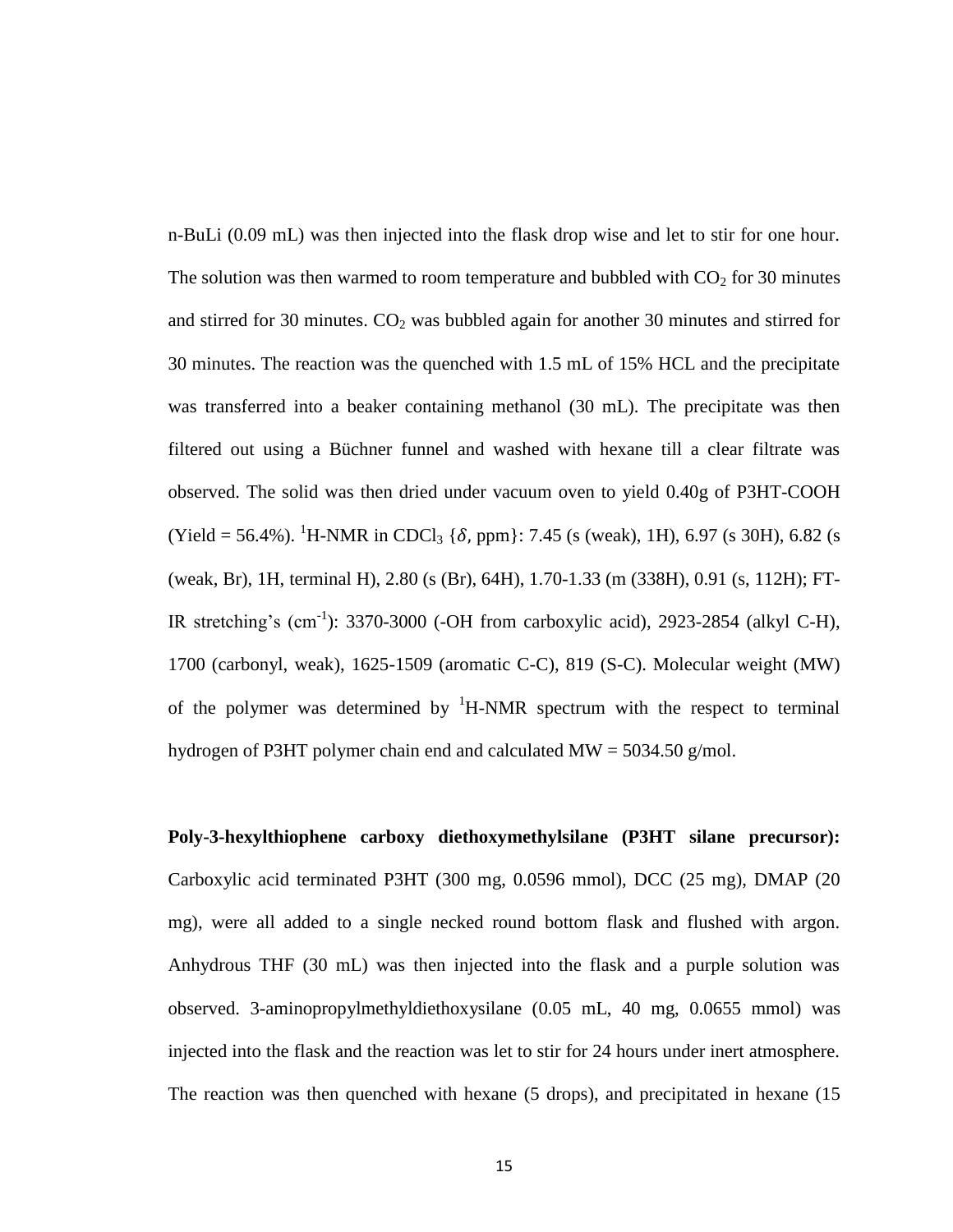mL). The dark red/purple precipitate was then filtered out using a Büchner funnel. The dark red/purple solid was then dried under vacuum oven to yield  $0.14g$  of P3HT (Yield = 41.0%). <sup>1</sup>H-NMR in CDCl<sub>3</sub> { $\delta$ , ppm}: 7.04 (s (weak), 1H), 6.97 (s 19H), 6.82 (s (weak, Br), 1H, terminal H), 2.80 (s (Br), 41H), 1.70-1.34 (m (171H), 0.91 (s, 75H); FT-IR stretching's  $(cm^{-1})$ : 3100-3000 (-NH), 2923-2854 (alkyl C-H), 1694 (carbonyl, weak), 1625-1510 (aromatic C-C), 1375-1248 (Si-C), 804 (S-C). Molecular weight (MW) of the polymer was determined by  ${}^{1}$ H-NMR spectrum with the respect to terminal hydrogen of P3HT polymer chain end and calculated  $MW = 5207.83$  g/mol.

**Typical procedure for the preparation of P3HT-Nanorods:** In a vial P3HT silane precursor (20 mg) was dissolved in chloroform (4 mL), anhydrous ethanol (200 proof, 4 mL) was added through the wall, followed by ammonium hydroxide (28%, 0.6 mL) through the wall. A resulting purple mixture was observed and the reaction was let to stir for 24 hours at room temperature. A spot of the sample was then spotted on a carbon coated copper grid, and the solution was then centrifuged yielding a yellowish supernatant and a purple precipitate. The supernatant was decanted and stored in a vial, while the precipitate was let to dry in the vacuum oven. An average size of 600 nm was confirmed for the P3HT-NRs from the TEM.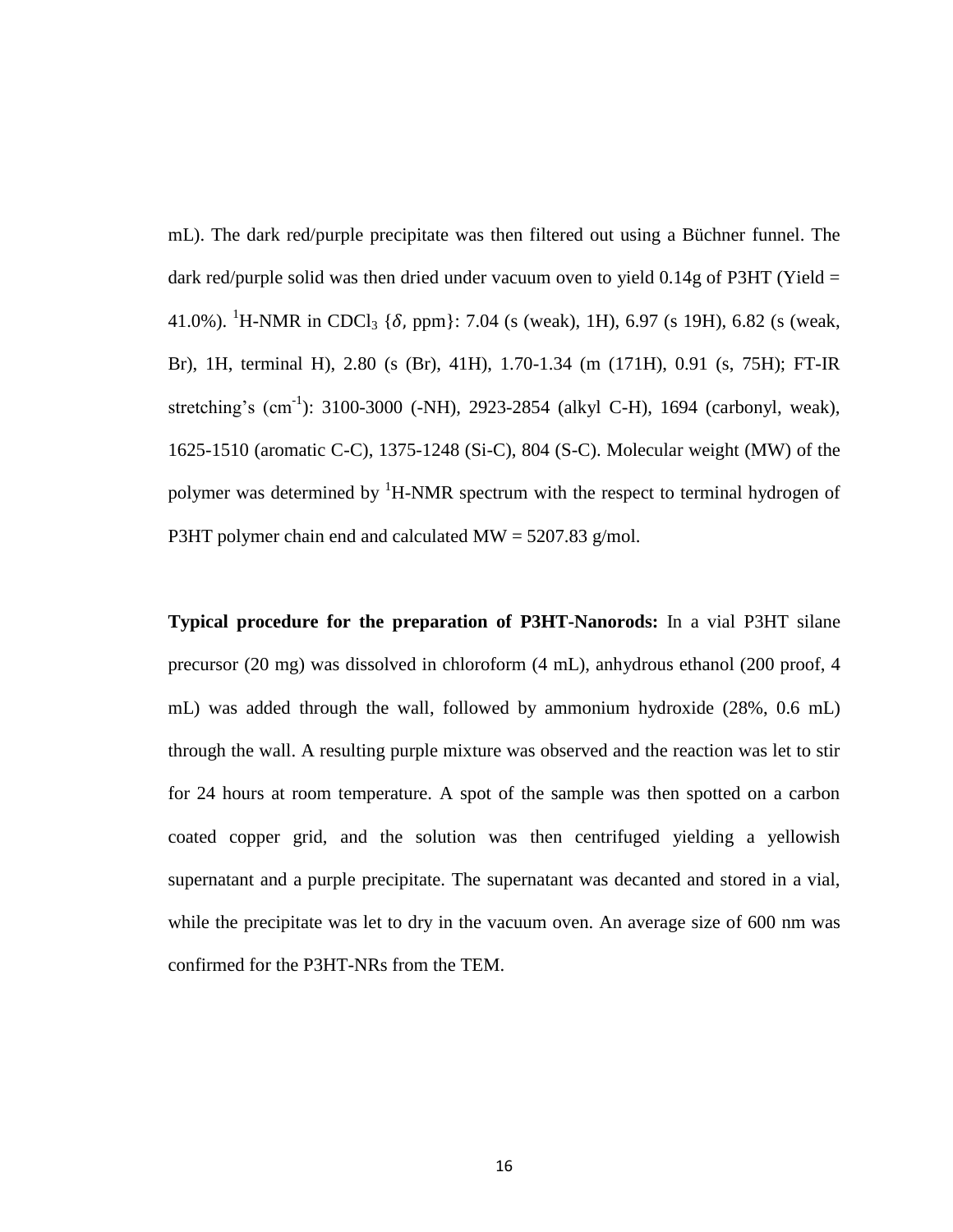## CHAPTER 4

#### RESULTS AND DISCUSSION

P3HT functionalized silsesquioxane nanorods were synthesized following the reaction mechanism depicted in scheme 4.1. An approach taken to synthesize these nanostructures was through a modified Stöber method. [23][24]



**Scheme 4.1:** Preparation of P3HT Nanorods using the modified stöber method with the poly-3-hexylthiophene diethoxysilane precursor.

## **I. Synthesis and structural characterization**

The starting molecule, 2,5-dibromo-3-hexylthipohene is used in a Grignard Metathesis followed by Kumuda coupling reaction to yield poly-3-hexylthiophene. [30][31] The Grignard metathesis (GRIM) method is used to synthesis a Grignard monomer of the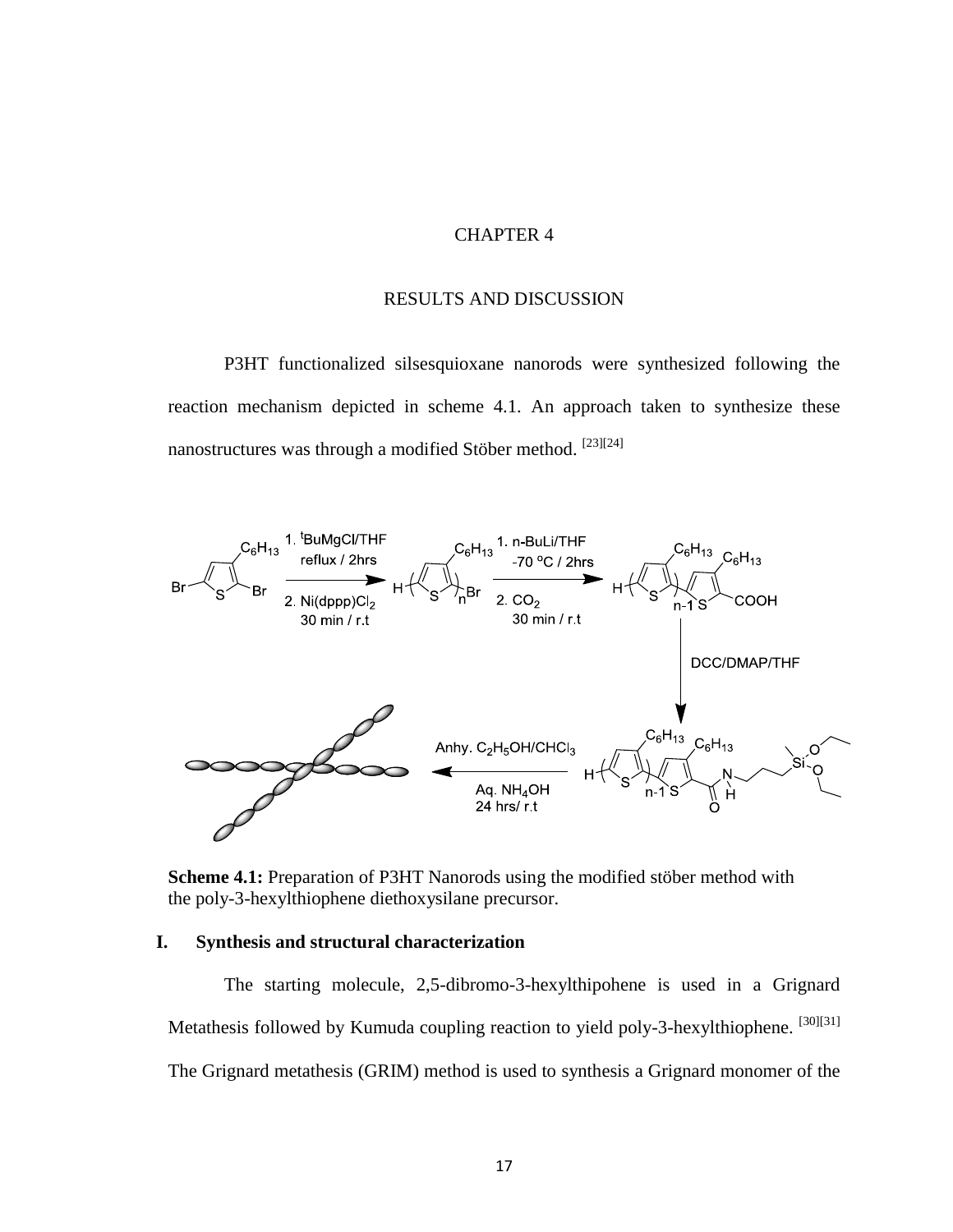starting material in the presence of t-BuMgCl reagent. <sup>[30]</sup> The Grignard monomer in the presence of Ni catalyst undergoes cross coupling reaction to form carbon-carbon bonds.  $^{[31]}$  2,5-dibromo-3-hexylthiophene dissolved in THF refluxed for 2 hours at 80 $^{\circ}$ C, after the addition of t-BuMgCl and followed by the addition of  $Ni(dppp)Cl<sub>2</sub>$  catalyst for cross coupling of the Grignard monomer with the halogen terminated thiophene to yield poly(3-hexylthiophene). The reaction was then quenched and washed with methanol. After washing with methanol followed by washing with hexane, the solid was collected and let to dry in the vacuum oven. The synthesized P3HT was characterized using proton NMR, where the number of repeated thiophene units at 6.98 ppm was determined with respect to the terminal hydrogen at 7.40 ppm. The molecular weight of P3HT was determined to be approximately 3905.41 g/mol.

The P3HT was then carboxylated in the presence of n-BuLi at approximately - 78<sup>o</sup>C for an hour. Once at room temperature, it was bubbled twice with carbon dioxide for 30 minutes and stirred for 30 minutes to yield poly-3-hexylthiophene with a carboxylic group at the chain end. The product was then quenched with 1.5 mL of 15% HCL, followed by washing with methanol and hexane to remove any impurities. The solid was collected and let to dry in vacuum oven over night. The FTIR confirms the successful carboxylation of P3HT from the hydroxyl functional group streachings at 3370 – 3000 cm<sup>-1</sup>. P3HT-COOH was also characterized using proton NMR, where the number of repeated thiophene units at 6.98 ppm was determined with respect to the terminal hydrogen at 7.40 ppm. The molecular weight of P3HT was determined to be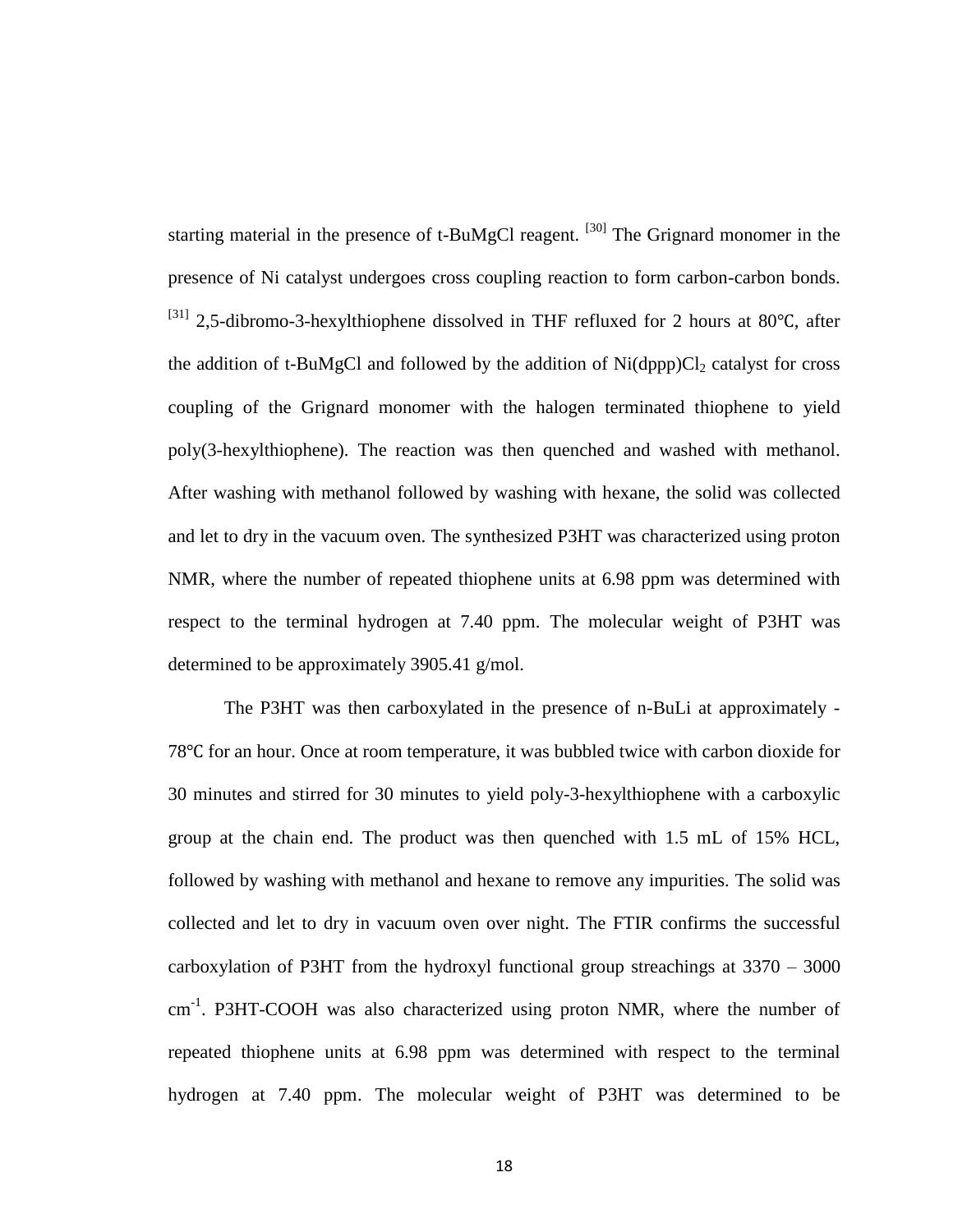approximately 5034.50 g/mol.

The carboxylated P3HT was then coupled with 3 aminopropylmethyldiethoxysilane in the presence of DCC and DMAP using Steglich esterification  $^{[28]}$  to yield ploy-3-hexylthiophene diethoxysilane precursor. The product product was then washed twice with hexane and solid was collected. The FTIR confirms the successful esterification of P3HT-COOH to P3HT-Si by detecting the presence of the C-Si peak at  $1377 \text{ cm}^{-1}$ . The peak confirms the presence of the carbon silicon bond. The solid was also characterized using proton NMR, where the number of repeated thiophene units at 6.98 ppm is determined with respect to the terminal hydrogen at 7.40 ppm. The molecular weight of P3HT is determined to be approximately 5207.83 g/mol.

The direct hydrolysis and condensation of the silane precursor using the modified Stöber method is used to yield distinctive nanostructures based on the different base concentration. The stirring and non-stirring condition was implemented in the synthetic method for these novel nanostructures, to determine the best-suited condition. The data obtained from the trial reactions determined that the stirring condition is more favorable for synthesizing these novel nanostructures.

Numerous trials were run using the modified Stöber method for the synthesis of P3HT NRs. The experimental conditions, morphology and particle size distribution data for the trials are reported in Table 4.1.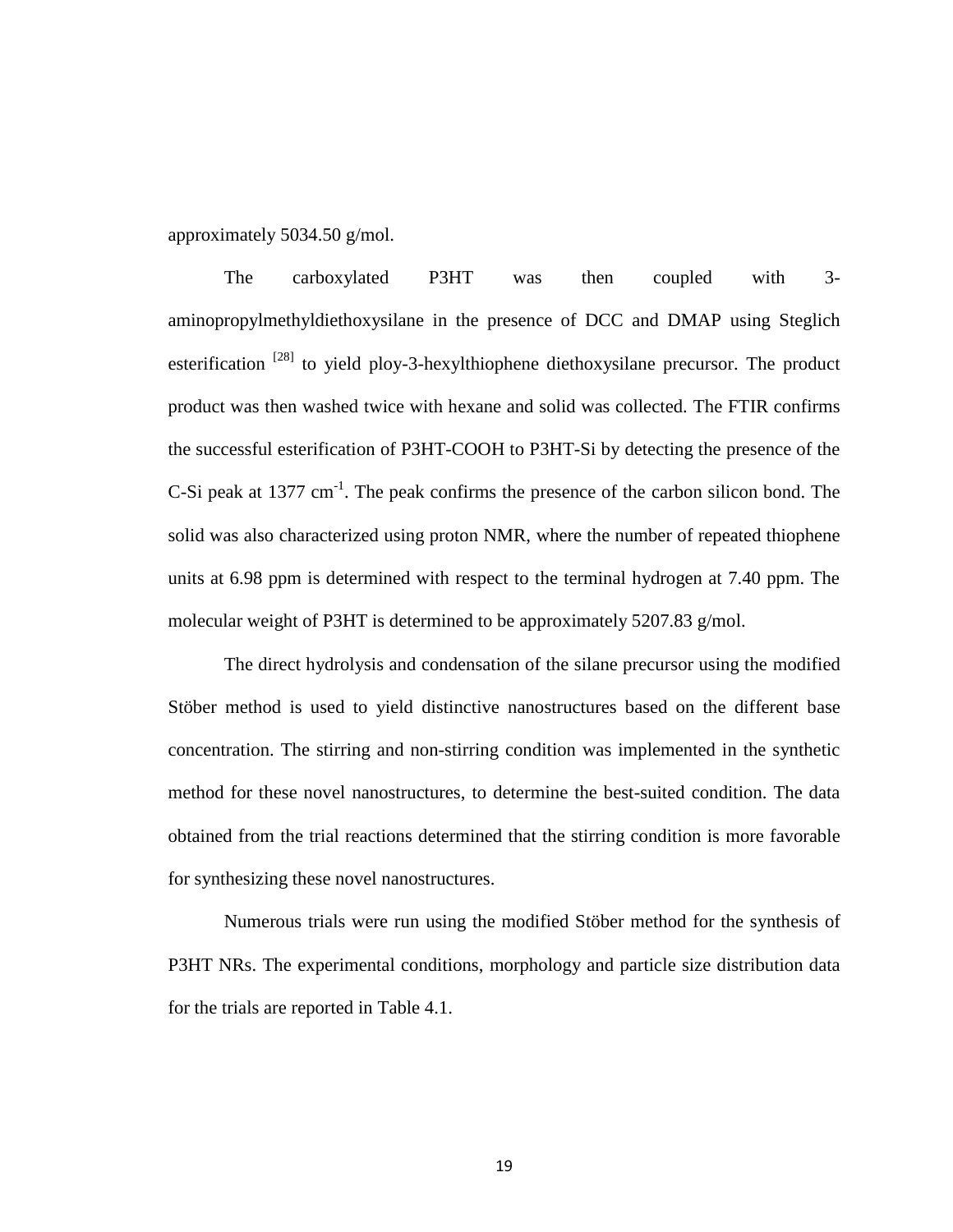| P3HT-              | P3HT                                     | $NH4OH$ (aq) | Morphology of Nano     | Nanostructures    |
|--------------------|------------------------------------------|--------------|------------------------|-------------------|
| <b>NRs</b>         | Silane                                   | (mmol)       | structures             | size distribution |
| Trials             | precursor                                |              |                        |                   |
|                    | (mmol)                                   |              |                        |                   |
| $\mathbf{1}$       | $1.32 \times 10^{-3}$                    | 8.64         | Mostly Nano rods,      | $950 \pm 50$ nm   |
|                    |                                          |              | with few nanoparticles |                   |
| $\overline{2}$     | $3.84 \times 10^{-3}$                    | 11.52        | Nanoparticles          | $200 \pm 30$ nm   |
| $\overline{3}$     | $3.84 \times 10^{-3}$                    | 14.4         | Nano ribbons           | $1.7 \pm 0.2$ um  |
| $\overline{4}$     | $3.84 \times 10^{-3}$                    | 8.64         | Nanorods               | $850 \pm 30$ nm   |
| 5                  | $7.43 \times 10^{-3}$                    | 8.64         | Nanorods               | $480 \pm 20$ nm   |
| 6                  | $7.43 \times 10^{-3}$                    | 11.52        | Nanoparticles          | $100 \pm 20$ nm   |
| $\overline{7}$     | $7.43 \times 10^{-3}$                    | 14.4         | No rods                |                   |
| 8                  | $1.\overline{86 \times 10^{-2}}$<br>50mg | 8.64         | Nanorods               | $2 \pm 0.5$ um    |
| 9                  | $1.86 \times 10^{-2}$                    | 8.64         | Nanoparticles          | $150 \pm 20$ nm   |
| $(48 \text{ hrs})$ |                                          |              |                        |                   |
| 10                 | $1.86 \times 10^{-2}$                    | 8.64         | Nanoparticles          | $0.2 \pm 0.01$ um |
| $(72 \text{ hrs})$ |                                          |              |                        |                   |
| 11                 | $3.84 \times 10^{-3}$                    | 8.64         | Nanorods               | $900 \pm 20$ nm   |
| 12                 | $3.84 \times 10^{-3}$                    | 11.52        | Nanoparticles          | $90 \pm 10$ nm    |
| $(48 \text{ hrs})$ |                                          |              |                        |                   |

**Table 4.1:** Experimental conditions, morphology and particle size distribution of P3HT Nanostructures synthesis.

As shown in Table 4.1, the moles of P3HT silane used are not the same for all trials as the molecular weight for the silane precursor varied from 2700 to 10000 g/mol. The synthesized P3HT was compared to the commercial P3HT in the preparation of the P3HT-NRs, but the commercial P3HT did not show any nanorods, as the molecular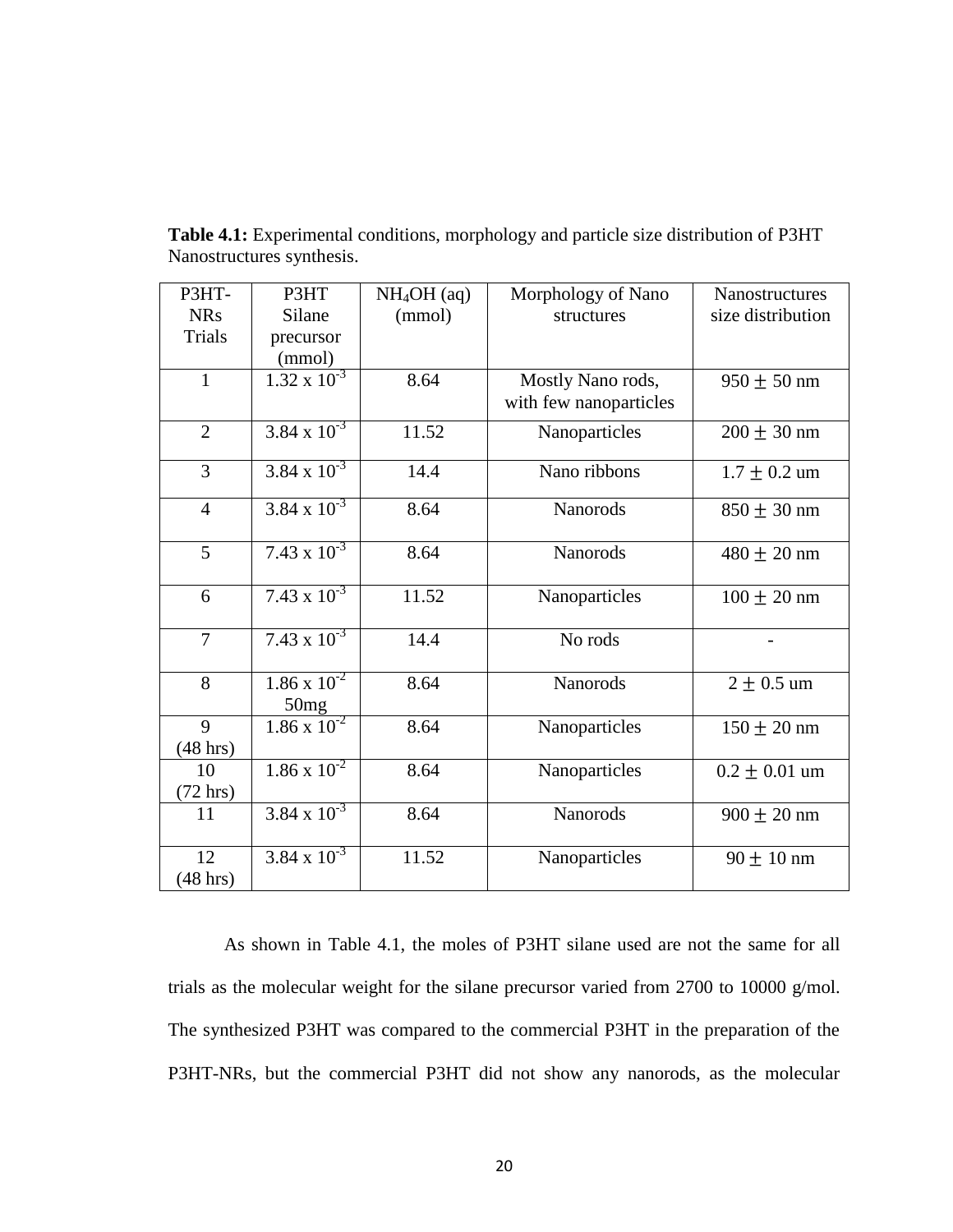weight is around 45000 g/mol that is 4.5 times higher than the lab synthesized P3HT.

Trial one shows the reaction conditions for the first functionalized nanorods, where a 1:1 ratio of ethanol to chloroform was used, along with 8.64 mmol ammonium hydroxide to help control the morphology of the nanostructures. The reaction was run for 24 hours under room temperature, and stirring condition. The sizes of the nanorods were confirmed using TEM to be approximately 700 nm. The nanorods were present in the supernatant rather than the solid after centrifugation. There were some nanoparticles present both in the supernatant and the solid.

In trial two, the ratio of chloroform to ethanol was kept constant and the concentration of ammonium hydroxide was reduced to 11.52 M. This resulted in the formation of the nanoparticles with an average particle size of 200 nm. The reaction was run for 24 hours under room temperature, and stirring condition. After centrifugation the nanoparticles were present in the solid. This was confirmed by dissolving the solid in ethanol and chloroform.

For trial three the ratio of chloroform to ethanol was the same but ammonium hydroxide concentration was 14.4 M. The reaction was run for 24 hours under room temperature, and stirring condition. This resulted in the formation of few nanoparticles and nanoribbons.

The nanostructures for Trials 2 and 4 from Table 4.1 are shown in Figures 4.4 and 4.5 respectively. From the TEM images we can evaluate that the change in the number of moles NH4OH yielded both the nanoparticles and nanoribbons. The same number of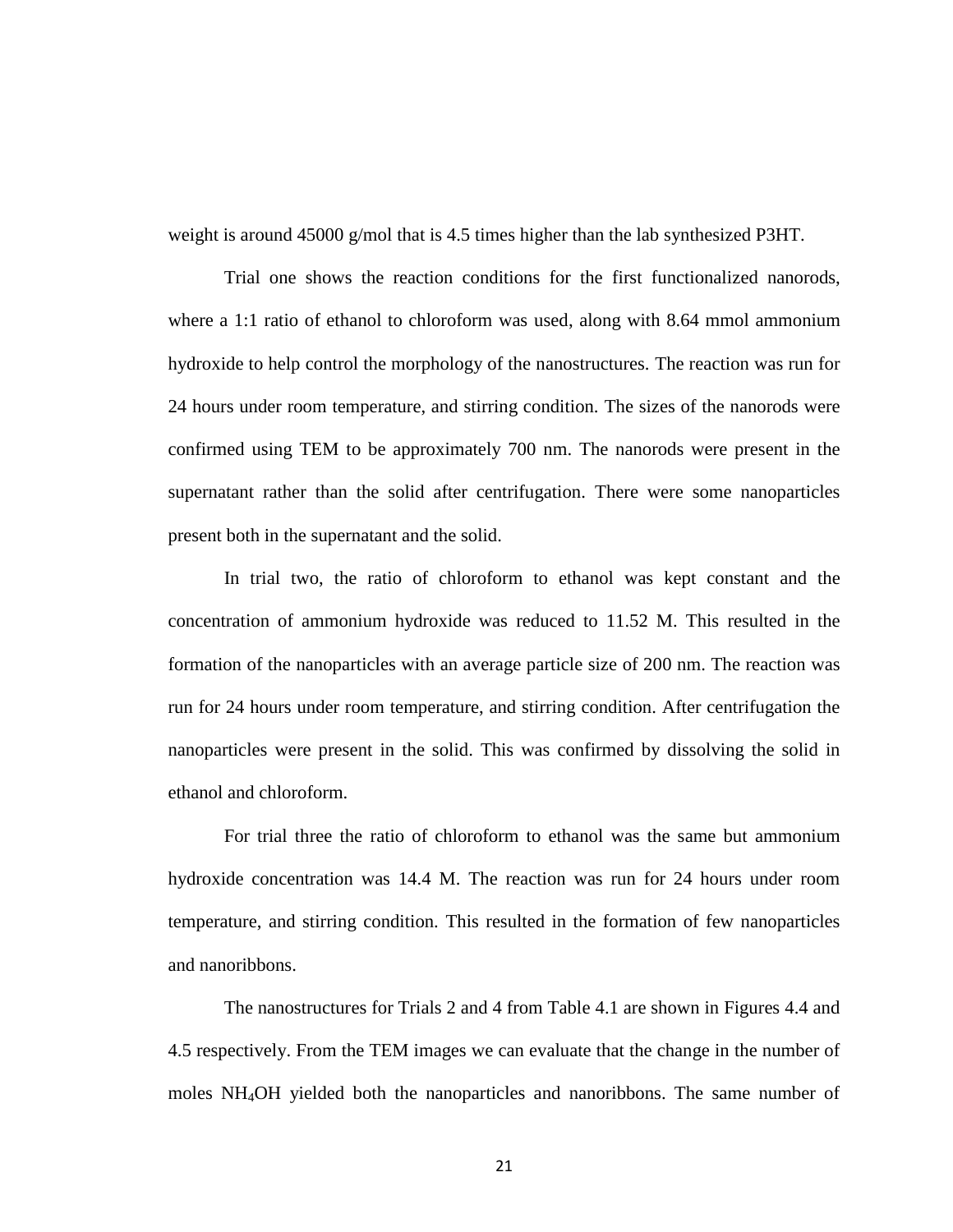moles was used for trials 5 through 7, which were run under room temperature and nonstirring condition. The number of moles of ammonium hydroxide base for the three trials was varied from 8.64, 11.52, and 14.4 mmol. The number of moles for NH4OH used for the trials 5, 6, and 7 was 8.64, 11.52, and 14.4 mmol respectively. The TEM images are shown in Figures 4.6 though 4.8.

## **II. Morphology**

As shown in Figure 4.1 and 4.2, the TEM images confirm the successful formation of the P3HT-NRs. The images are for trials 1 and 4 from Table 4.1.







**Figure 4.2: Trial 4, P3HT Nanorods (Scale bar 100 nm)**

The composition of P3HT-NRs was

confirmed by FTIR and as shown in Figure 4.3, it confirms the composition of the P3HT-NRs with Si-O-Si present at  $1072 \text{ cm}^{-1}$  and C-Si at  $1377 \text{ cm}^{-1}$ .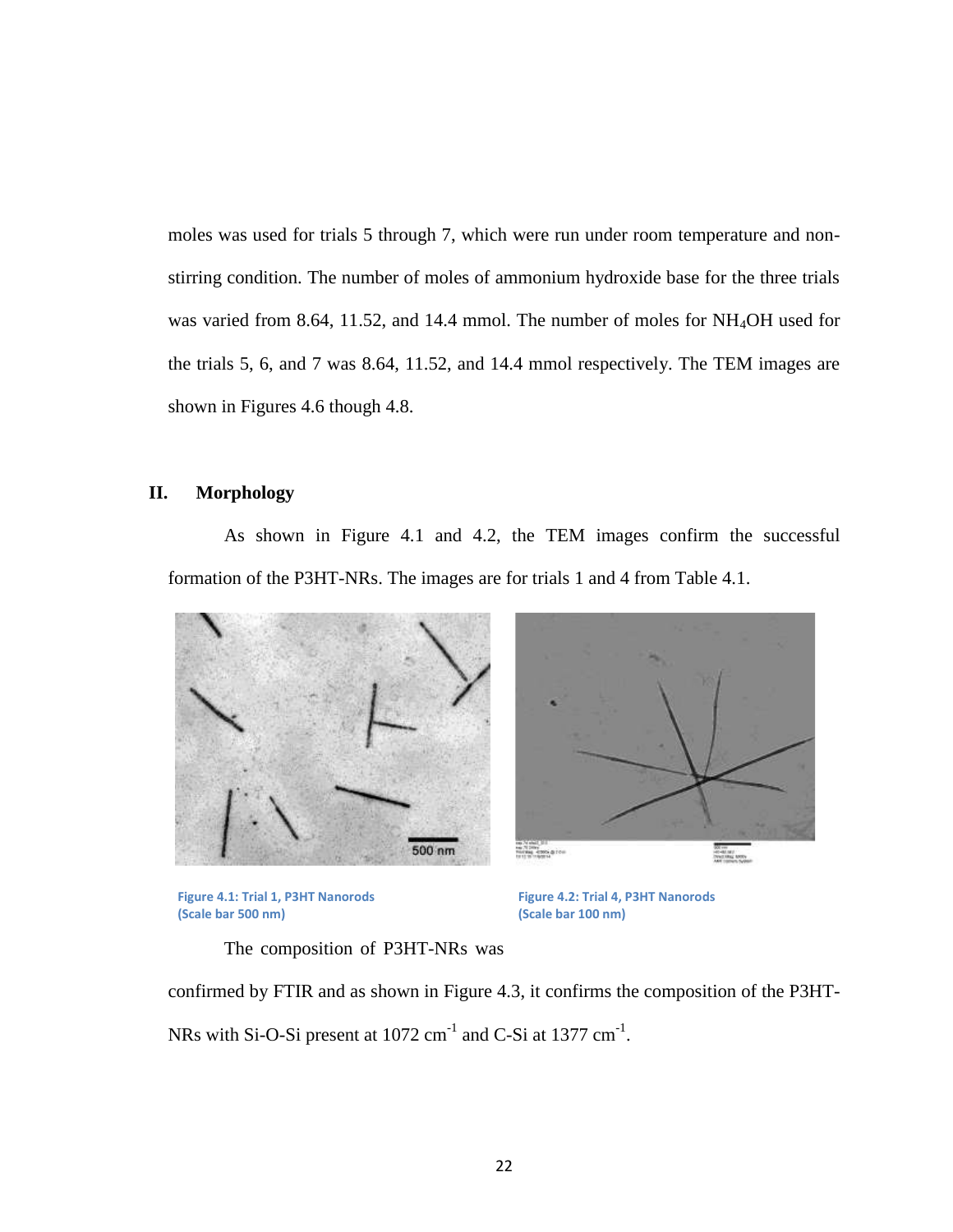

**Figure 4.3:** FTIR showing the composition of P3HT-NRs.



**Figure 2.4: Trial 2, P3HT Nanoparticles (Scale bar 200 nm)**



**Figure 4.5: Trial 3, P3HT Nanoribbons (Scale bar 1 um)**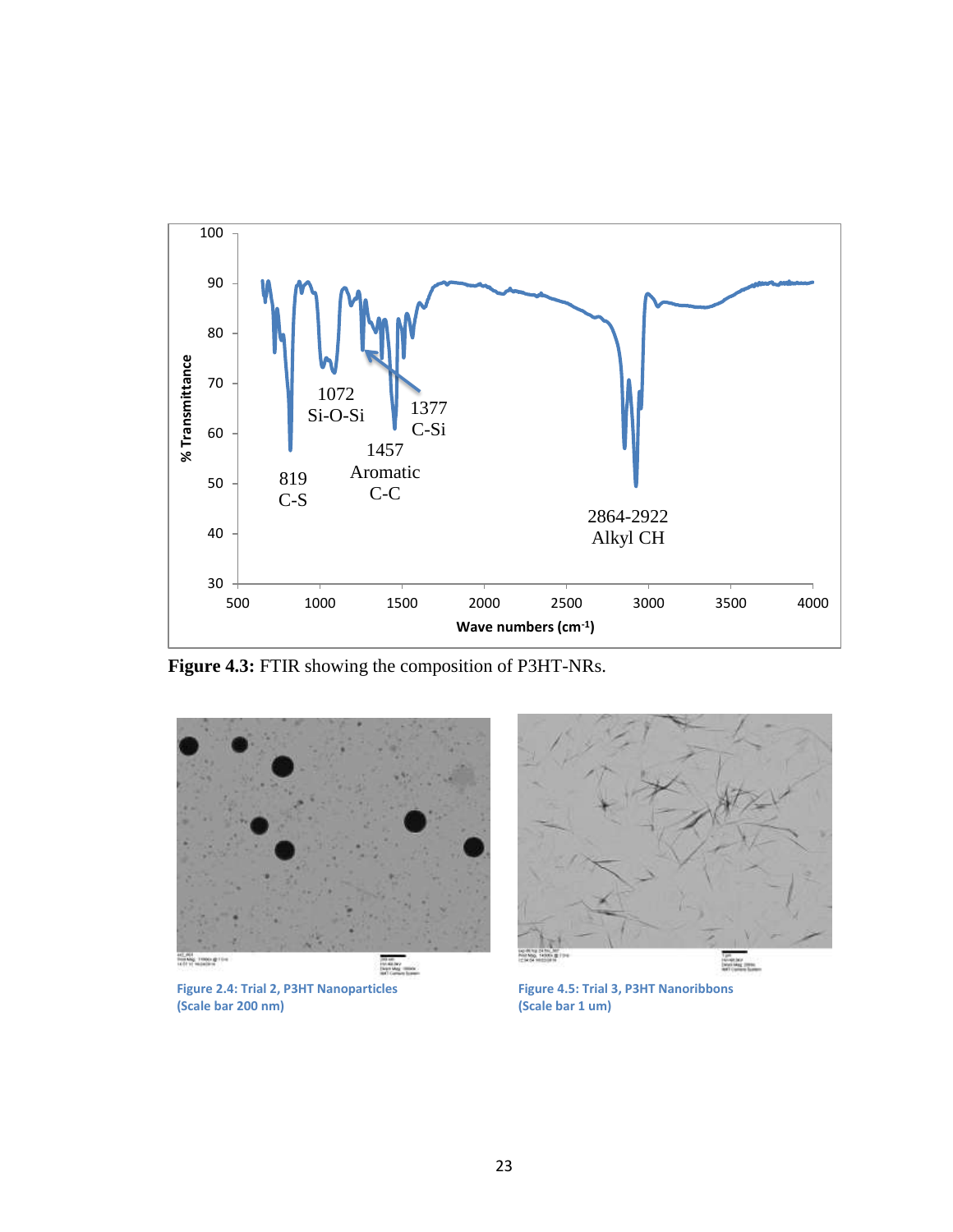



**Figure 8.6: Trial 5, P3HT Nanorods (Scale bar 1 um)**

**Figure 7.7: Trial 6, P3HT Nanoparticles (Scale bar 200 nm)**



**Figure 6.8: Trial 7, P3HT fibers (Scale bar 500 nm)**



**Figure 5.9: Trial 8, P3HT Nanorods (Scale bar 1 um)**



**Figure 4.10: Trial 9, P3HT Nanoparticles (Scale bar 600 nm)**



**Figure 3.11: Trial 10, P3HT Nanoparticles (Scale bar 1 um)**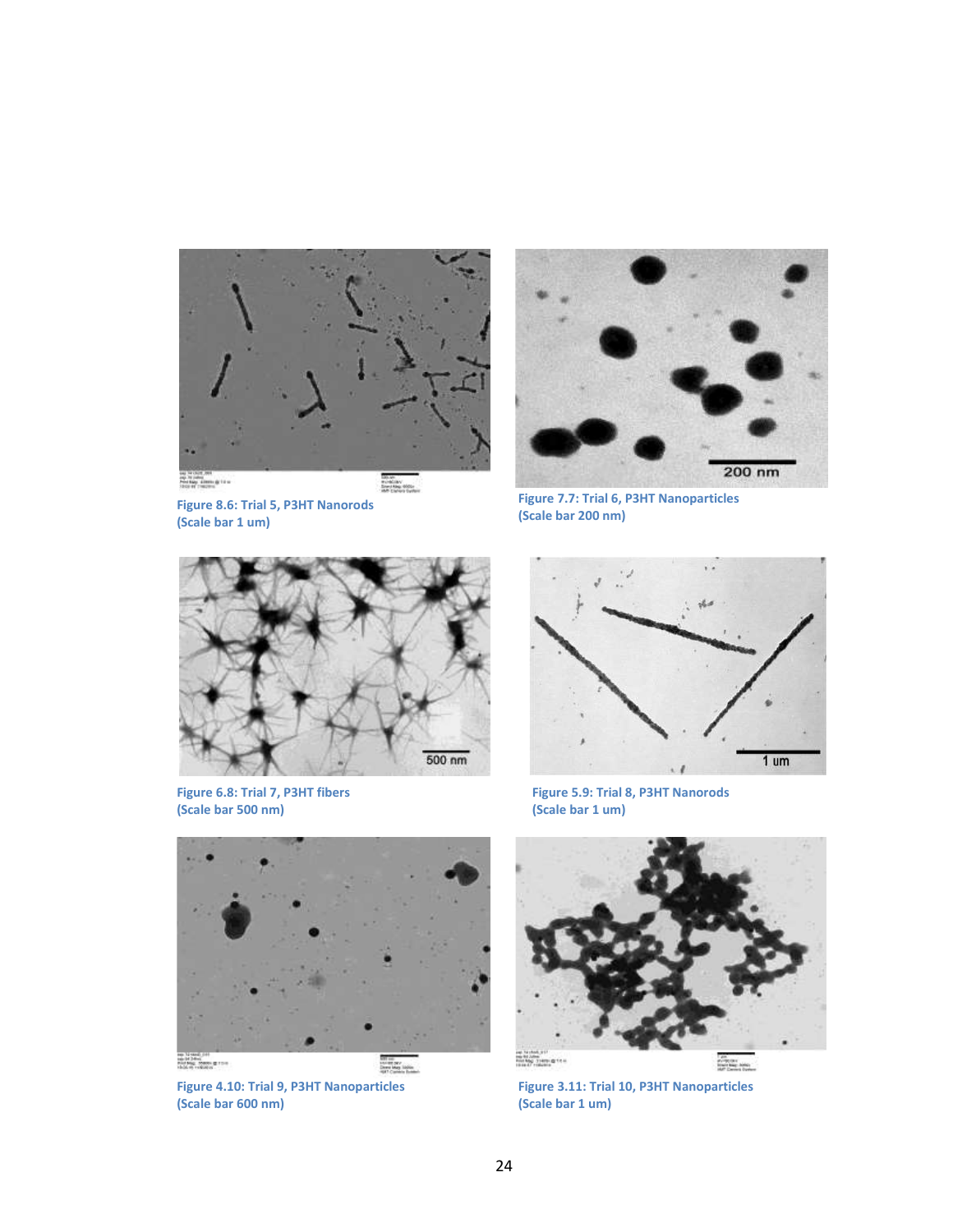

Erom the data in  $\Gamma$ able  $4.1$  we can conclude that the



**Figure 9.13: Trial 12, P3HT Nanoparticles (Scale bar 600 nm)**

nanorods in the solid rather than the supernatant.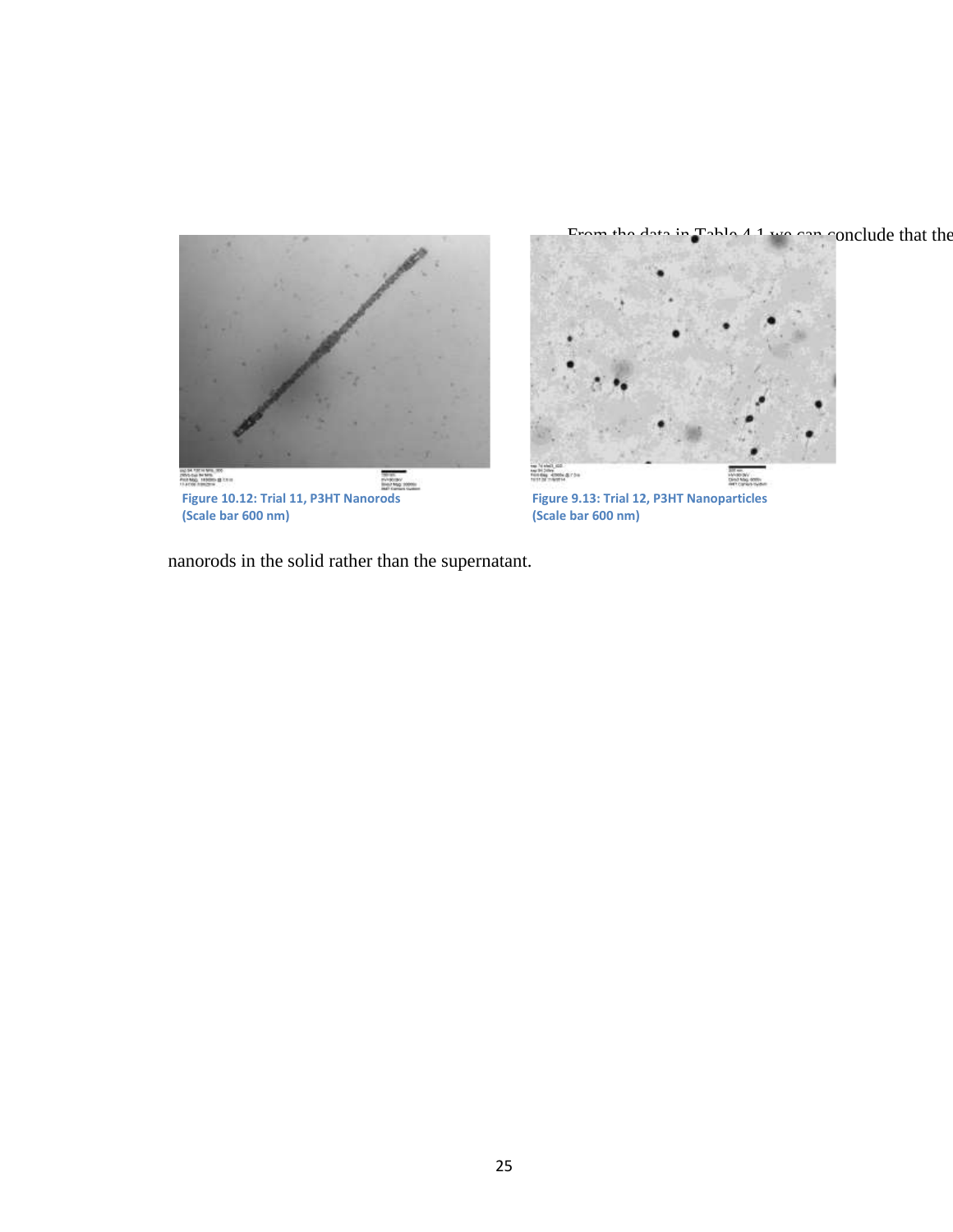## CHAPTER 5

#### **CONCLUSION**

P3HT nanorods were successfully prepared using the modified Stöber Method. Different polymer nanostructures were obtained by varying the reaction conditions. The morphologies of these functionalized nanorods were examined using TEM and SEM. The nanorods were further characterized by FTIR. From the characterization of the nanorods, it is evident that that the nanorods have been successfully synthesized, but there are some limitations that need to be addressed for future work. Some of the limitations include; morphology control, stability of the donor material, and its lifetime. The future work of this project will focus on optimizing the conditions to achieve higher power conversion efficiency and more stable morphology that will surpass the limitations of its long-term performance and efficiency. Upon completion of the project having addressed all the limitations, we hope that the cheaper and recyclable solar panels will help reduce the cost of OPVs and be affordable to the community. In the long run this may help reduce the energy cost and produce green energy technology.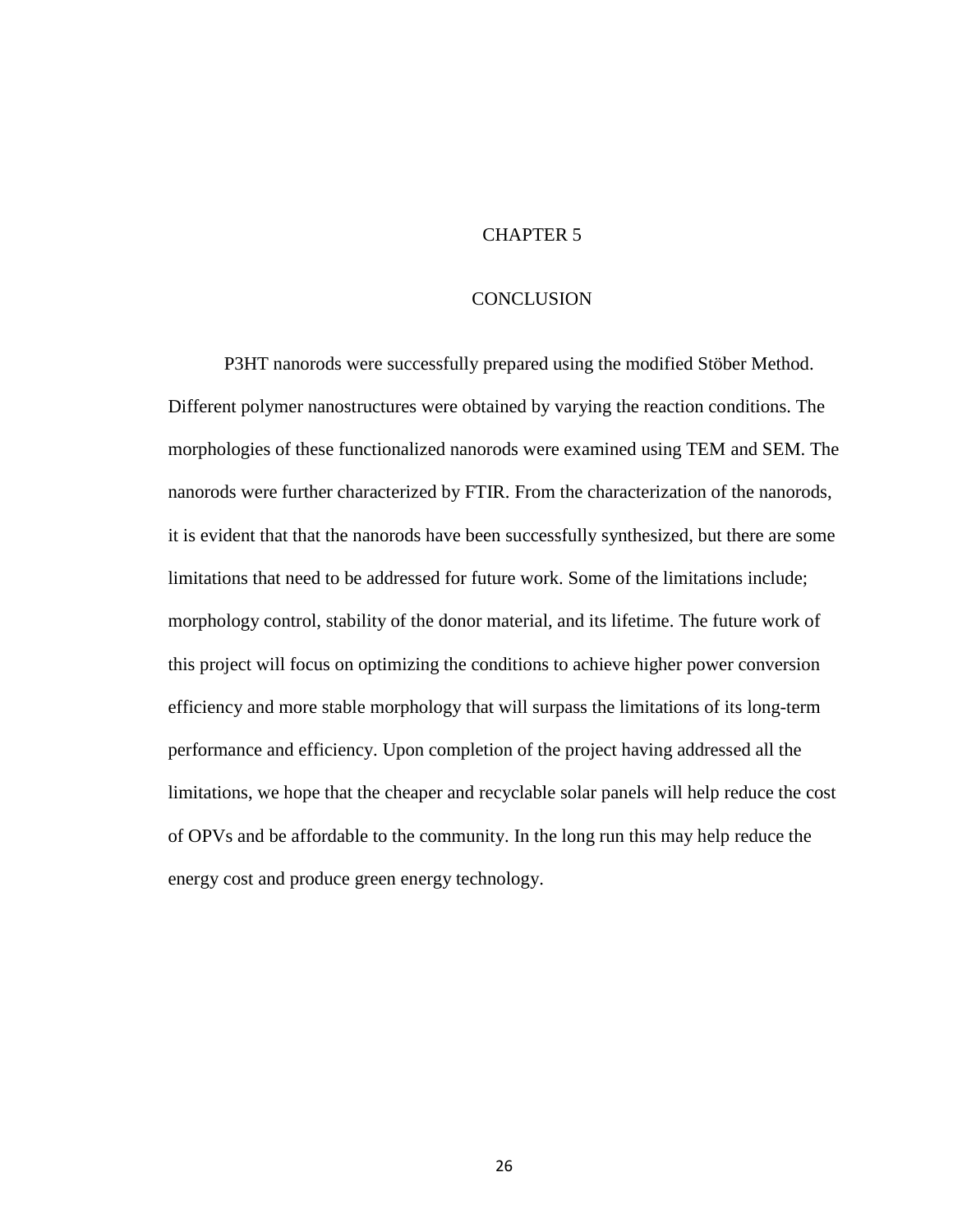#### **REFERENCES**

- 1. "Solar Energy Perspectives: Executive Summary" (PDF). International Energy Agency. 2011. Archived from the original on 2014-10-21.
- 2. Solar Fuels and Artificial Photosynthesis. Royal Society of Chemistry 2012 http://www.rsc.org/ScienceAndTechnology/Policy/Documents/solar-fuels.asp (accessed 21 October 2014
- 3. Serway, R. A., *Physics for scientists & engineers*. Saunders College Pub.: 1990.
- 4. ["Market Report 2013 \(02\)".](http://www.epia.org/news/publications/) *EPIA-publications*. European Photovoltaic Industry Association. March 2014. Archived from the original on 4 April 2014
- 5. Sunshot, Office of Energy Efficiency and Renewable Energy. U.S. Department of Energy. 2014. http://energy.gov/eere/sunshot/about (accessed 20 October 2014)
- 6. Organic Photovoltaics Research, Office of Energy Efficiency and Renewable Energy. U.S. Department of Energy. 2014. http://energy.gov/eere/sunshot/organic-photovoltaics-research
- 7. Ding B., Yu J. (2014). Electrospun Nanofibers for Energy and Environmental Applications. Springer. pp. 142-149.
- 8. "April 25, 1954: Bell laboratories Demonstrates the First Practical Silicon Solar Cell" *APS News* (American Physical Society) **18** (4). October 2014
- 9. D.M. Chapin, C.S. Fuller, and G.L. Pearson, A New Silicon p-n Junction Photocell for Converting Solar Radiation into Electrical Power, J. Appl. Phys. 25, 676 (**1954**).
- 10. Rivers, P. N., *Leading edge research in solar energy.* Nova Science Publishers: 2007.
- 11. Sariciftci, N. S.; Smilowitz, L.; Heeger, A. J.; Wudl, F.; Photoinduced Electron Transfer from a Conducting Polymer to Buckminsterfullerene. *Science* **1992**, 258 (5087), 1474-1476.
- 12. Schnabel, W., *Polymers and Light: Fundamentals and Technical Applications*. John Wiley & Sons: 2007.
- 13. Liang, W Y (**1970**). "Excitons". *Physics Education* **5** (4): 226.
- 14. Winder, C.; Sariciftci, N. S., Low bandgap polymers for photon harvesting in bulk heterojunction solar cells. *Journal of Materials Chemistry* **2004**, 14 (7), 1077- 1086.
- 15. McGehee, M. D.; Topinka, M. A., Solar cells: Pictures from the blended zone. *Nat Mater* **2006**, 5 (9), 675-676.
- 16. Hoppe, H.; Sariciftci, N. S., Organic solar cells: An overview. *Journal of Materials Research* **2004**, 19 (7), 1924-1945.